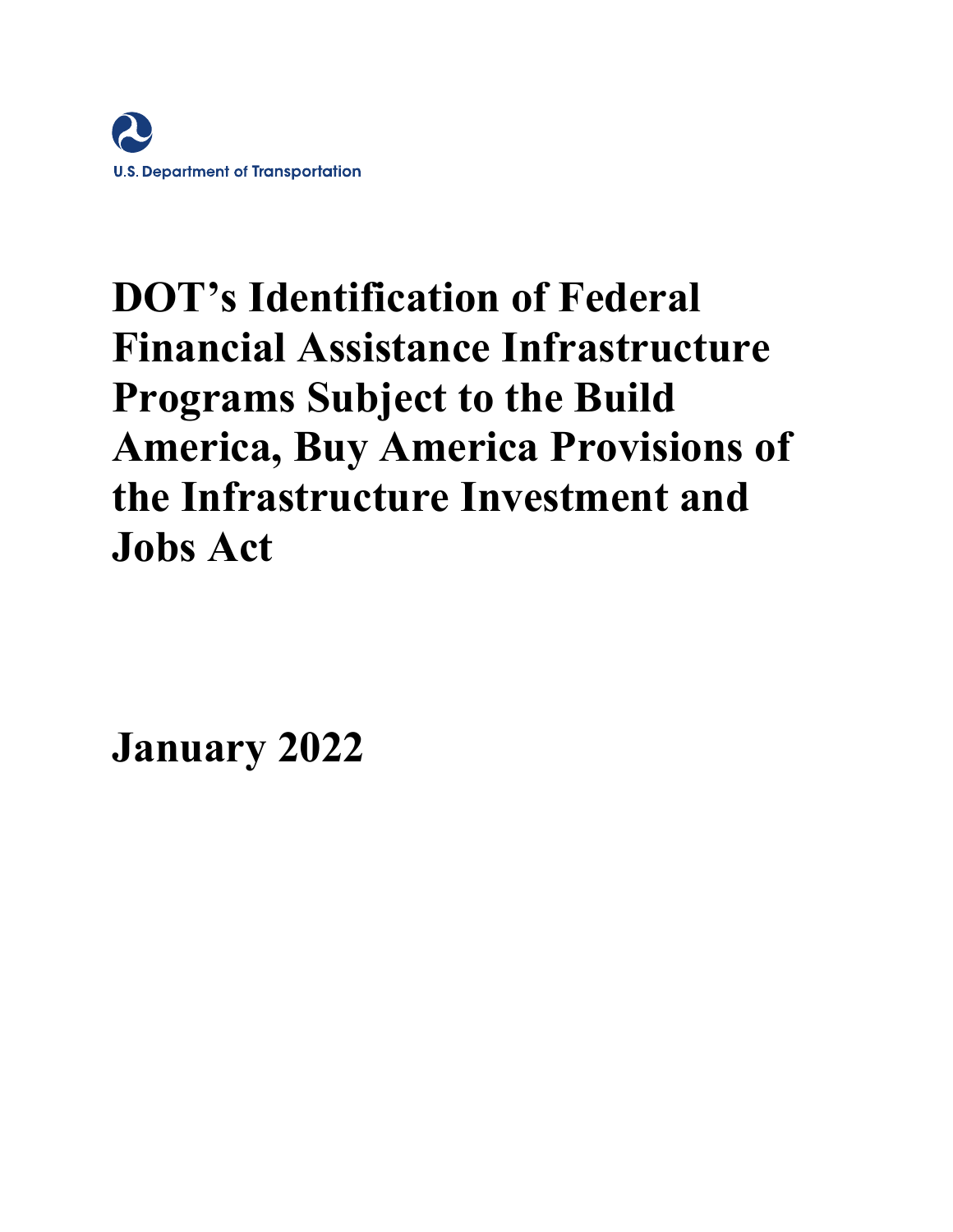# **Table of Contents**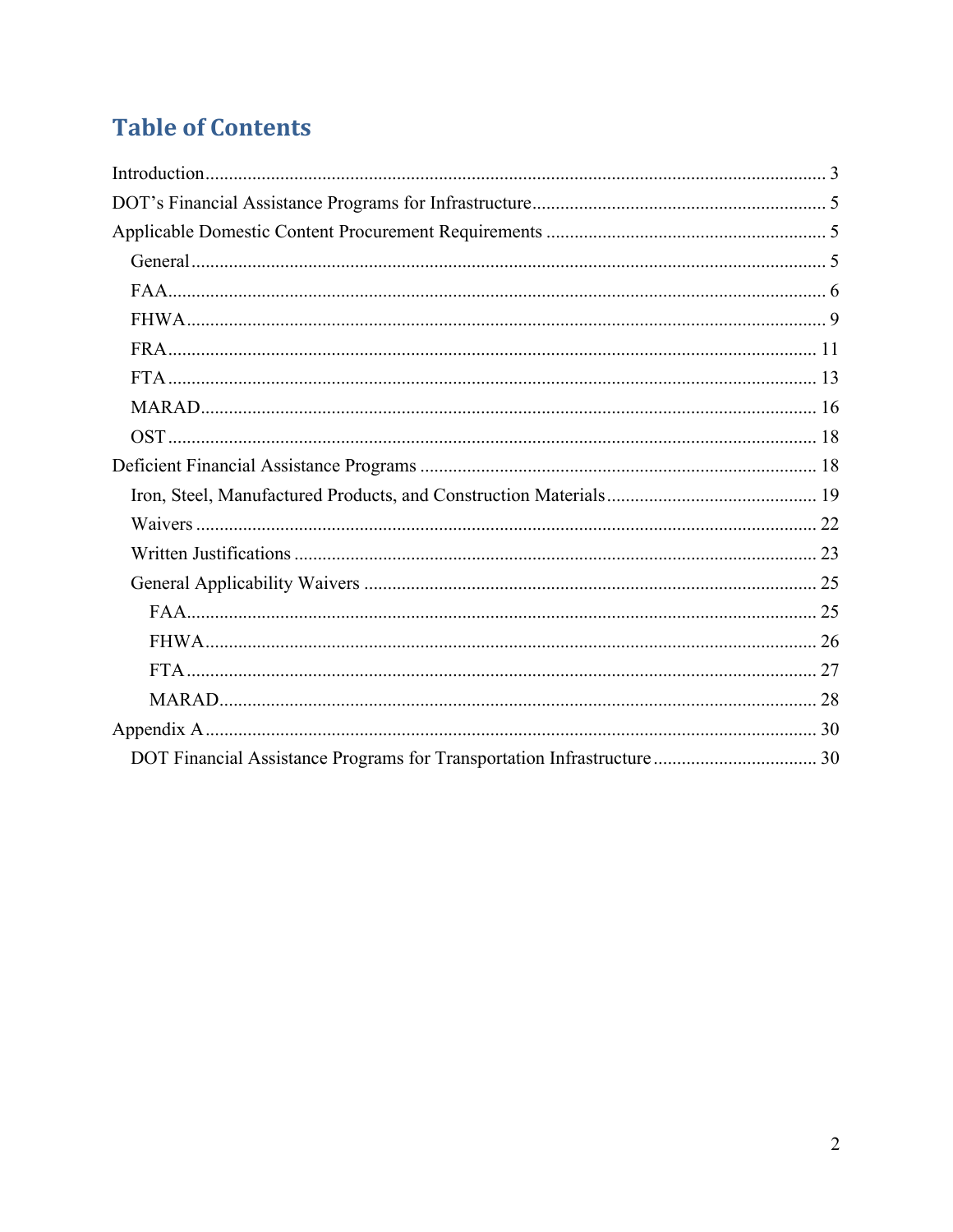# **Introduction**

 One of the Biden-Harris Administration's top policy priorities is to support American workers and businesses by rebuilding our Nation's manufacturing base. On January 25, 2021, President Biden issued Executive Order 14005, *Ensuring the Future is Made in All of America by All of America's Workers*, which states that "the United States Government should, consistent with applicable law, use terms and conditions of Federal financial assistance awards and Federal procurements to maximize the use of goods, products, and materials produced in, and services offered in, the United States." As one of the leading Federal agencies in providing financial assistance for infrastructure development projects and applying domestic content preference requirements (i.e., Buy America(n) requirements), the Department of Transportation (DOT) is committed to helping the President achieve this important goal.

This report provides information on the Federal financial assistance programs for infrastructure and associated Buy America(n) requirements administered by DOT and its operating administrations, including the Federal Aviation Administration (FAA), Federal Highway Administration (FHWA), Federal Railroad Administration (FRA), Federal Transit Administration (FTA), Maritime Administration (MARAD), (collectively referred to as the DOT Operating Administrations, or OAs), as well as the Office of the Secretary (OST).

DOT plays a broad and diverse role in applying domestic content preference laws. In FY 2020, the Department and its agencies issued \$700 million in direct purchases of products covered under the government-wide Buy American Act of 1933  $(BAA)^1$ , as well as other statutes. DOT plays a much larger and more significant role in Federal financial assistance to State and local governments, providing over \$70 billion in grants and loans for the development

<sup>&</sup>lt;sup>1</sup> 41 U.S.C. 8301-8305.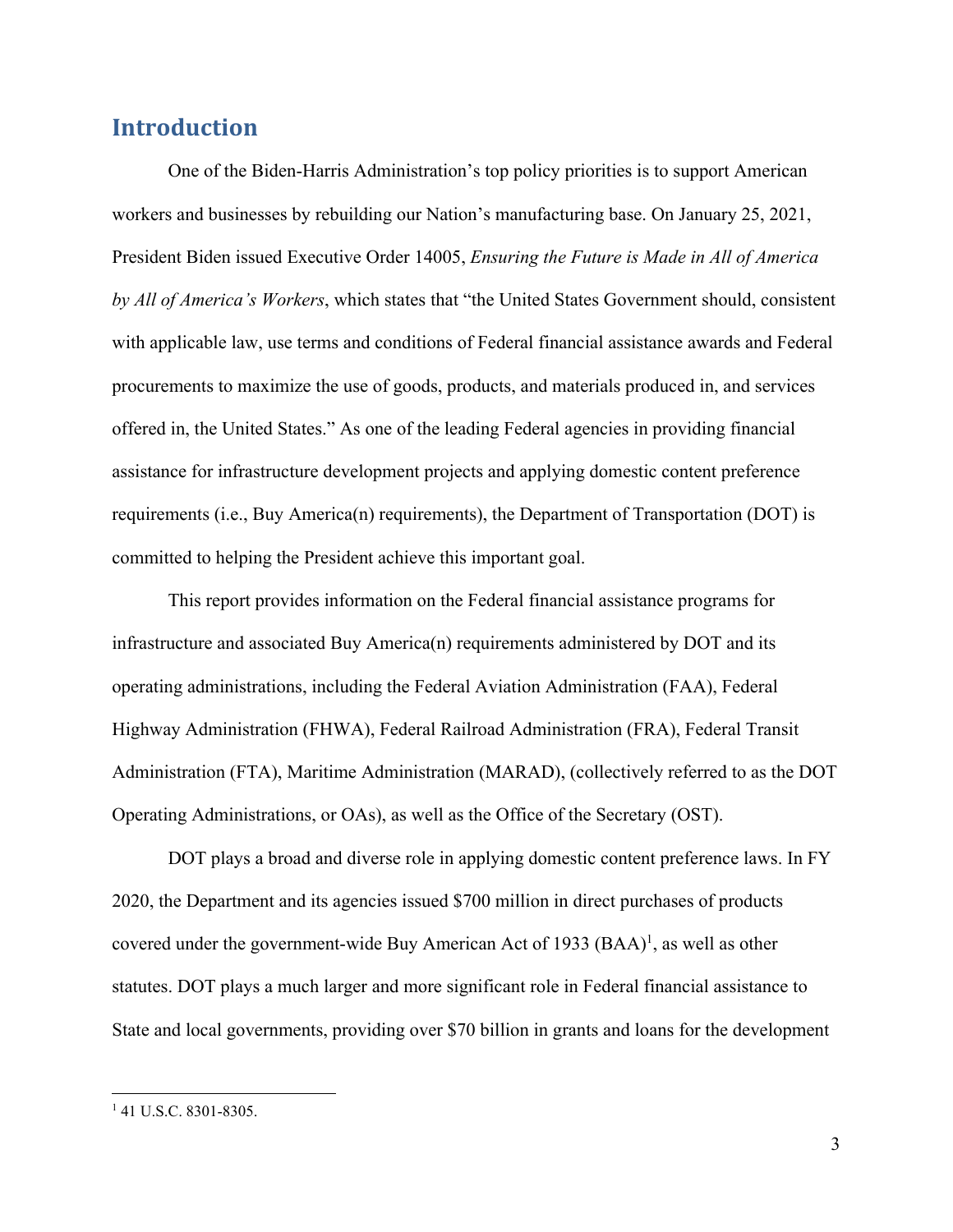of transportation infrastructure improvements and purchases of equipment in FY 2020. Several of these financial assistance programs have their own specific Buy America(n) statutes that are applied by each OA and have some elements in common but also have features that are unique to each program.

This report was developed in accordance with the requirements found in section 70913 of the Build America, Buy America Act (BABA)<sup>2</sup>, part of the historic Bipartisan Infrastructure Law signed by President Biden on November 15, 2021. It provides a listing of the Federal financial assistance programs for infrastructure administered by DOT; a discussion of the domestic content preference laws and requirements that apply to those programs; and identifies those programs that are currently not fully consistent with the requirements of section 70914 of the BABA.

As the new statute was intended to expand the coverage and application of domestic preferences in Federal financial assistance programs, it is unsurprising that DOT's current programs are not fully aligned with those new, expanded requirements (and would thus be deemed "deficient programs" in the context of the BABA statute). However, given the Department's long history with applying Buy America requirements to its programs that are similar to those in the BABA, the degree of that inconsistency is relatively small, and (as is described in greater detail below) is largely based on the lack of specific domestic preference requirements for construction materials in DOT's programs and the existence of standing nationwide waivers for certain classes of products.

This report reflects the Department of Transportation's initial analysis of programs and associated Buy America requirements. This initial analysis errs on the side of over-

<sup>&</sup>lt;sup>2</sup> Infrastructure Investment and Jobs Act, Pub. L. 117-58, Division G, Title IX, Subtitle A (Nov. 15, 2021)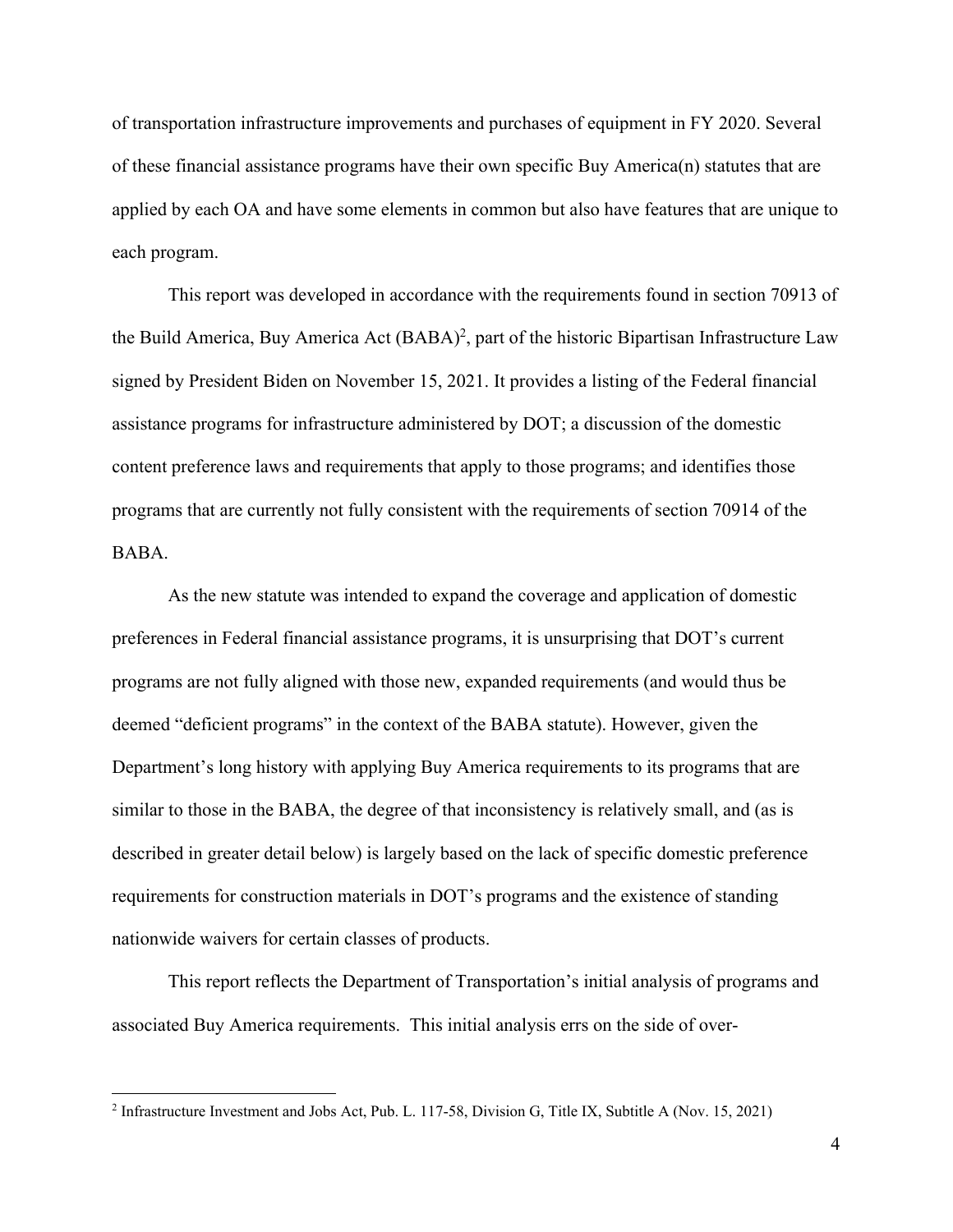inclusiveness, based on the agency's current understanding of information contained in the BABA and the imminent timing requirements for reporting. After OMB releases implementation guidance subject to section 70915 of the BABA, DOT will work closely with OMB to ensure that appropriate agency infrastructure programs are administered with proper requirements. **This initial analysis is subject to change upon further evaluation.**

### **DOT's Financial Assistance Programs for Infrastructure**

DOT and its operating administrations currently administer 96 active Federal financial assistance programs. Of these programs, 26 include eligibility for transportation infrastructure projects and are currently obligating funds for new projects.<sup>3</sup> Appendix A provides a full list of these programs, including information on the DOT agency responsible for administering the program; the type of infrastructure projects<sup>4</sup> that receive funding under the program; and, for each of Fiscal Years 2019-2021, the number of entities participating in the program and the amount of Federal funding made available for financial assistance under the program.<sup>5,6</sup>

# **Applicable Domestic Content Procurement Requirements General**

 Section 410 of the Transportation, Housing and Urban Development, and Related Agencies Appropriations Act,  $2021<sup>7</sup>$  states that "no funds appropriated pursuant to this Act may be expended by an entity unless the entity agrees that in expending the assistance the entity will

<sup>&</sup>lt;sup>3</sup> This total is accurate as of Fiscal Year 2021. It does not include any new programs created under the Bipartisan Infrastructure Law (Pub. L. 117-58).

<sup>4</sup> As defined in section 70912(5) of the BABA.

<sup>&</sup>lt;sup>5</sup> Funding totals presented in Appendix A are for all financial assistance (grants or loans) provided under each program and include funding for both infrastructure and non-infrastructure projects under those programs.

<sup>&</sup>lt;sup>6</sup> For each program listed in Appendix A, DOT is currently reviewing whether and how the BABA would affect the application of Buy America(n) requirements to that program.

<sup>7</sup> Pub. L. 116-260, Division L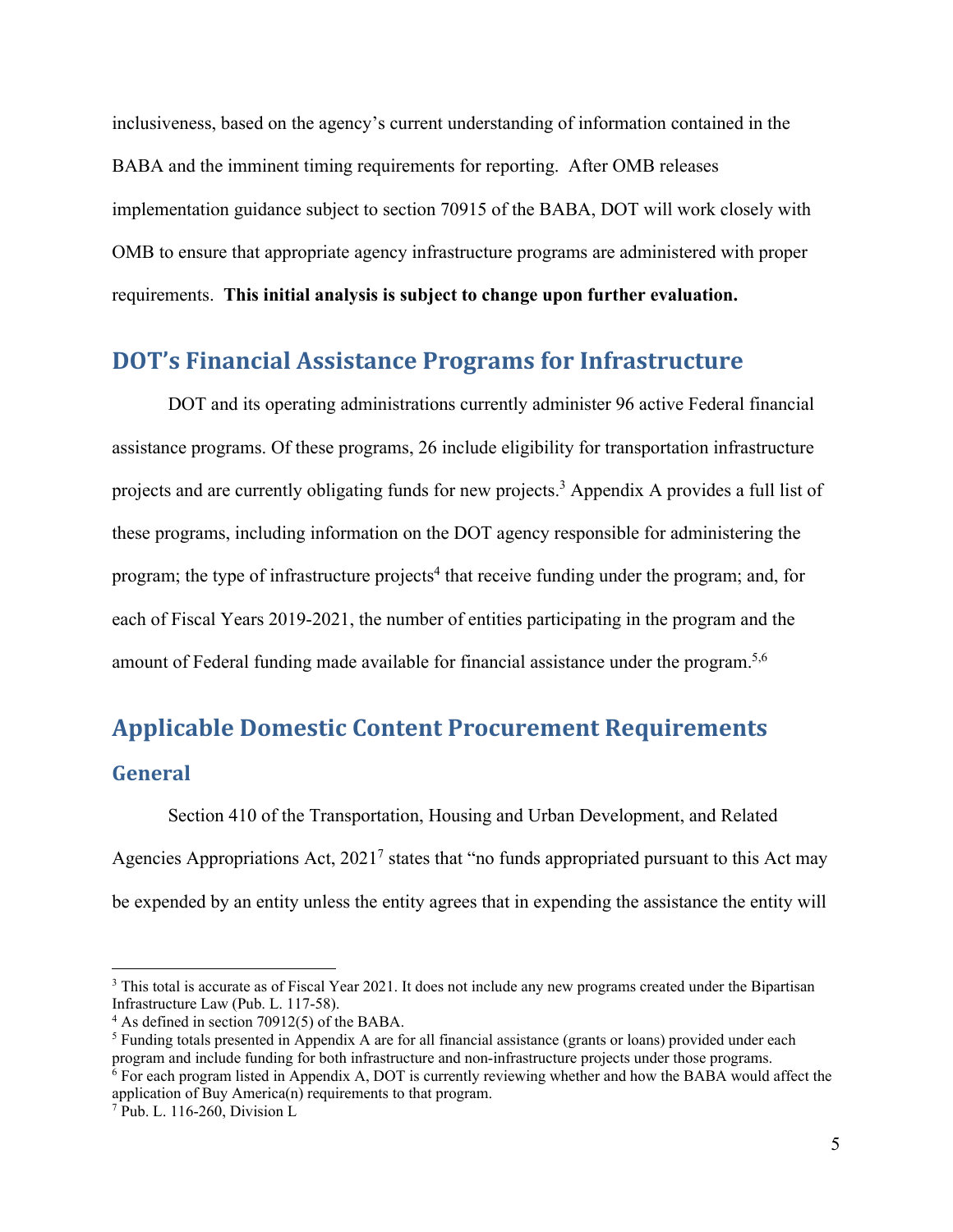comply with sections 2 through 4 of the Act of March 3, 1933 (41 U.S.C. 8301-8305, popularly known as the "Buy American Act")." This and similar provisions included in appropriations acts in prior fiscal years provide the basis for applying Buy American Act requirements to financial assistance programs administered by DOT. In addition to this general requirement, there are several specific statutes that apply particular Buy America(n) requirements to the Federal financial assistance programs administered by DOT's OAs, including 49 U.S.C. § 50101 (FAA); 23 U.S.C. § 313 (FHWA); 49 U.S.C. § 22905(a) (FRA); 49 U.S.C. § 5323(j) (FTA); and 46 U.S.C. § 54101(d)(2) (MARAD). Each of these Buy America(n) statutes allows for waivers to be granted by DOT on the basis of: inconsistency with the public interest; non-availability of components or the goods are not manufactured in the United States; and the cost of compliance exceeding a specific threshold.

The following sections describe the current Buy America(n) implementation at each of the five OAs with assistance programs covered by those laws, as well as programs administered by OST.

### **FAA**

The Airport Improvement Program (AIP) is the FAA's grant program for infrastructure projects. The FAA's Buy American statute, **49 U.S.C. § 50101**, authorizes the Secretary of Transportation to obligate Federal funds for an AIP project only if all the steel and manufactured goods used in the project are produced in the United States. The statute provides for four types of waivers:

- (I) compliance with the statute is inconsistent with the public interest;
- (II) the steel and goods produced in the United States are not produced in a sufficient and reasonably available amount or are not of a satisfactory quality;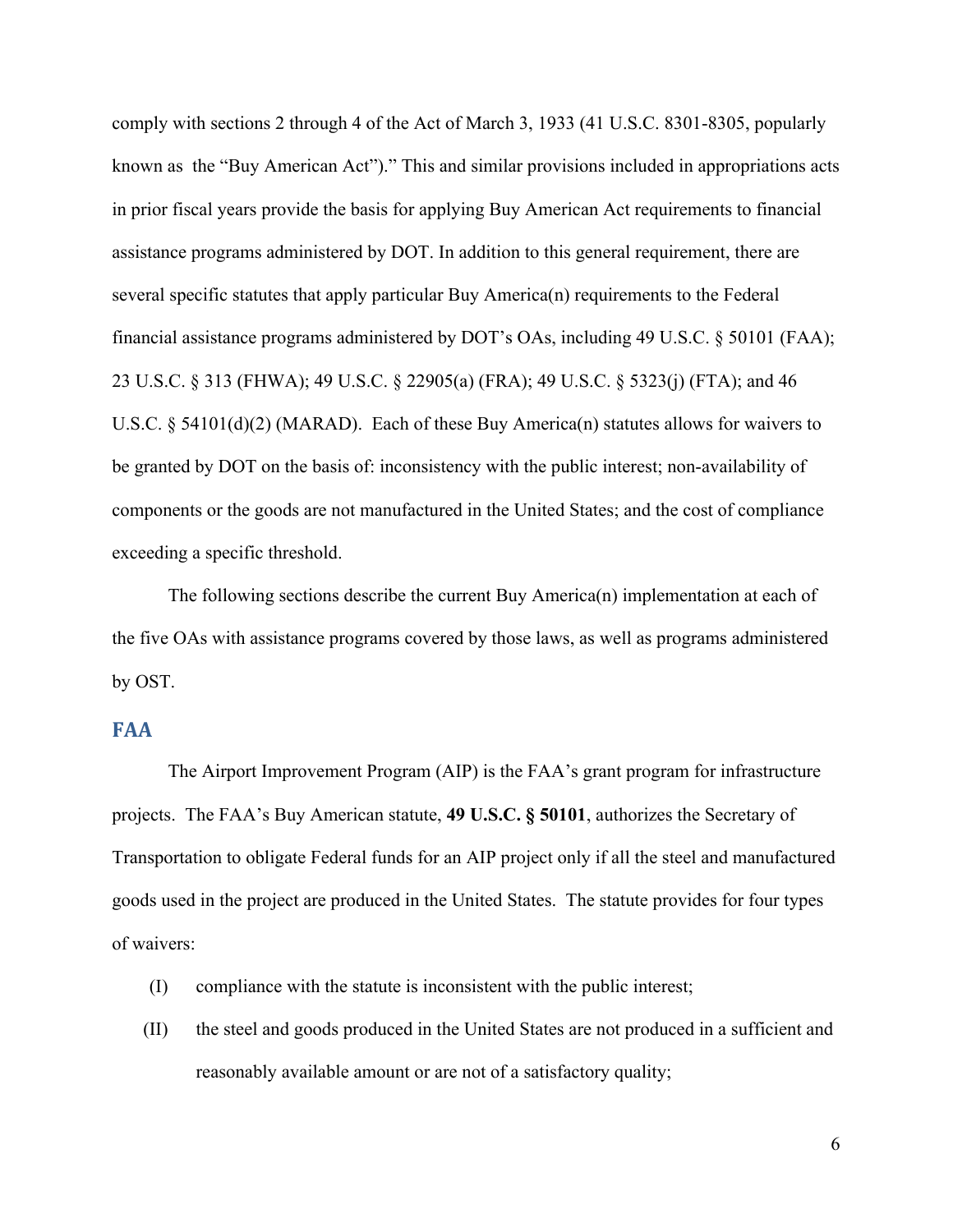- (III) where (A) the cost of components and subcomponents produced in the United States is more than 60 percent of the cost of all components of the facility or equipment; and (B) final assembly of the facility or equipment has occurred in the United States; or
- (IV) where including domestic material will increase the cost of the overall project by more than 25 percent.

The FAA's Buy American Preference policy is included in FAA Order 5100.38D (the Airport Improvement Program Handbook), which also identifies eligible projects and their requirements. The FAA makes general information, policies, and procedures about the Buy American requirements available to the public via its website and dedicated Buy American Preference webpage.<sup>8</sup> The FAA has not promulgated regulations addressing its Buy American requirements.

The Buy American waiver allowances for Type I, II, and IV waivers in the FAA statute are similar to the waiver allowances provided in other DOT programs, in that they authorize waivers based on public interest, nonavailability, and domestic content increasing total project costs by more than 25%. However, Type III waivers are very different, and are better understood as a method of compliance with the Buy American statute, rather than as a waiver of those requirements in the traditional sense.

The FAA issues waivers with nationwide and project-specific scope, depending upon the type of waiver, the circumstances (i.e., the overall development objective) related to the airport development project or for a manufacturer's convenience. The Type I, II, and Type III waivers may be issued with nationwide scope. The FAA also issues certain Type III equipment waivers a nationwide scope, at the request of manufacturers of certain specified equipment such as runway

<sup>8</sup> https://www.faa.gov/airports/aip/buy\_american/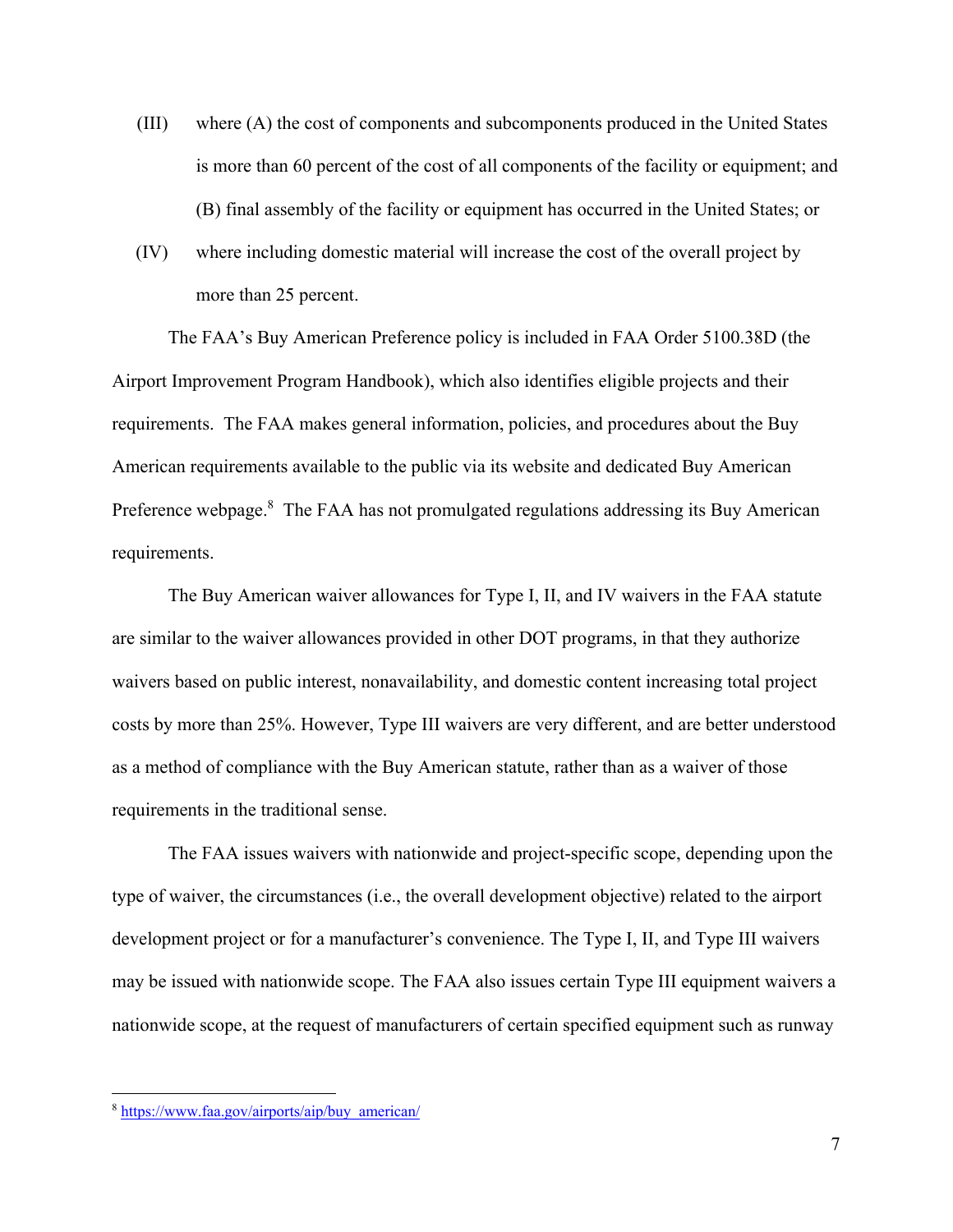lighting and navigational aids used to meet thousands of airport design and/or operational standard projects at airports across the U.S. annually.

The FAA also issues waivers with project-specific scope, which can only be used on a single specific project and which expire at the close of the award. Project-specific waivers are limited to the overall development objective (as determined by FAA and the sponsor), which as a matter of airport and/or airfield circumstances may be best accommodated with more customized equipment, buildings, surface, and/or roads. Airport sponsors, contractors, or manufacturers may contact the FAA to request a Buy American waiver for a specific AIP-funded project. For projects that are competitive (low bid) equipment/building or construction projects involving airport and airfield surfaces such as runways, taxiways, and access roads, FAA contract terms included within sponsor procurements require that the apparent lowest bidder must request a waiver from the FAA within 15 days.

Non-availability waivers are received by the FAA independent of a competitive procurement. More frequently, non-availability waivers are requested for unique safety equipment such as foreign object debris detection equipment or in-pavement sensors whose projected use and useful life of previously acquired equipment creates a market opportunity for manufacturers of such products.

Interested manufacturers of goods or equipment proposed to be used in airport development projects also ordinarily participate in the airport sponsor's bid process. The FAA maintains a nationwide list of all goods and equipment that have an approved Buy American waiver.<sup>9</sup> A manufacturer may confirm a product's compliance with FAA Buy American

<sup>&</sup>lt;sup>9</sup> The latest list is available at https://www.faa.gov/airports/aip/buy\_american/media/nationwide-buy-americanwaivers-issued.pdf.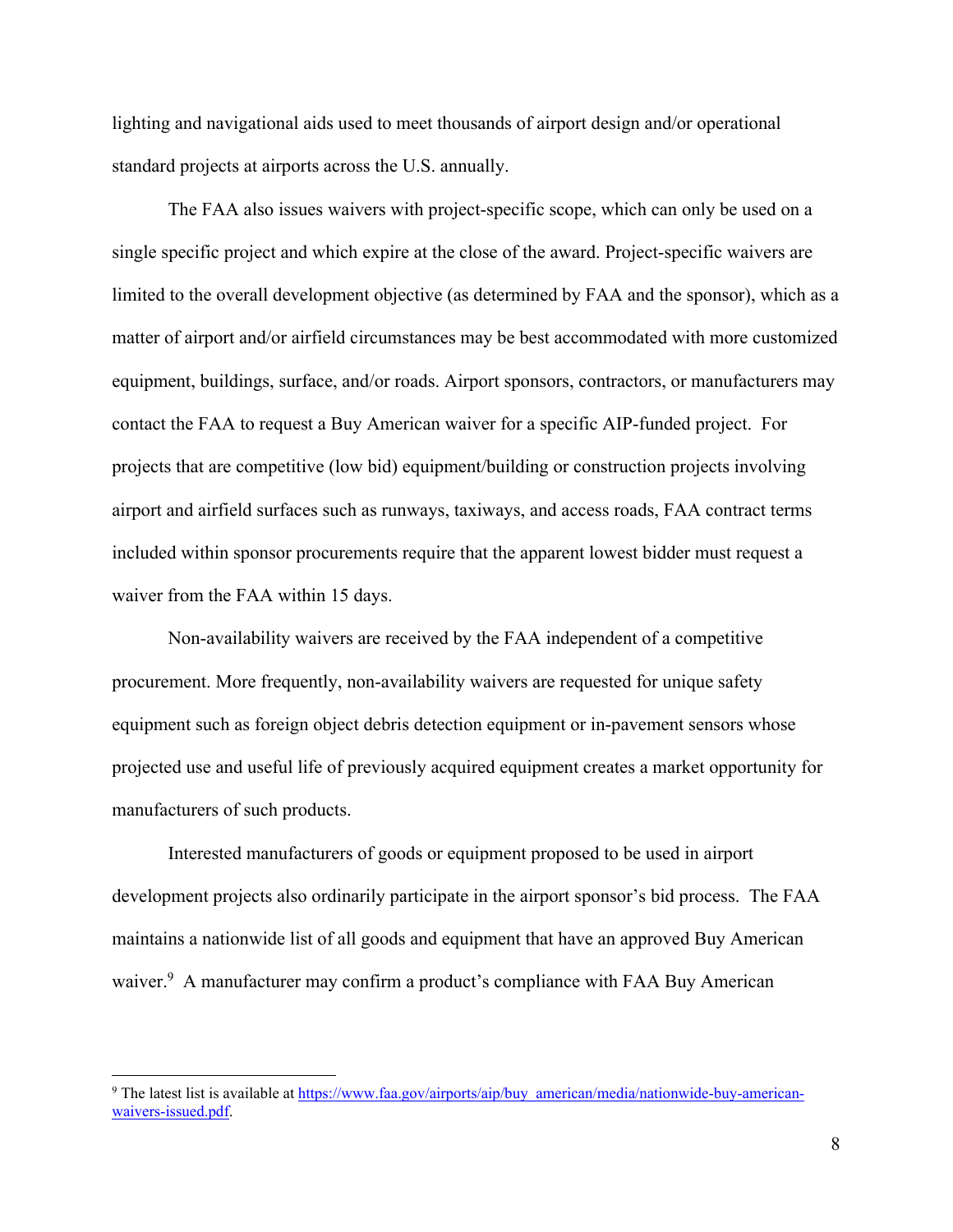requirements by checking the nationwide waiver list or by applying for an FAA Buy American waiver before or separately from immediate participation on an AIP-funded project.

The FAA limits the use of nationwide waivers to non-available products and those manufactured goods, such as specialized lighting equipment, necessary to meet specific operational standards or special interest projects. In contrast, the FAA offers project-specific waivers to manufactured products/projects accommodating unique specifications. The vast majority of nationwide waivers issued by the FAA are for lighting equipment, which are included in 85% of the projects awarded each fiscal year.

In 2019 and 2020, FAA issued just over 2,000 Buy American waivers, of which all but six were Type III waivers for construction projects or equipment/buildings. The other waivers included four Type II (non-availability) and two Type IV (cost) waivers; no Type I (public interest) waivers were issued in those years. Nationwide waivers accounted for 36 percent of the waivers issued in those years, while the remaining 64 percent were project-specific. More information on Buy American waivers issued by FAA may be found on the agency's Buy American web page at https://www.faa.gov/airports/aip/buy\_american/.

#### **FHWA**

The FHWA's Buy America requirements for the Federal-aid highway program were first established in 1978 through section 401 of the Surface Transportation Assistance Act, Pub. L. 95-599 (1978). In 1982, these requirements were modified by section 165 of the Surface Transportation Assistance Act (STAA), Pub. L. 97-424 (1983), which provides the basic statutory language for FHWA's current Buy America requirements. The Moving Ahead for Progress in the 21st Century Act (MAP-21) codified this provision in **23 U.S.C. § 313**. The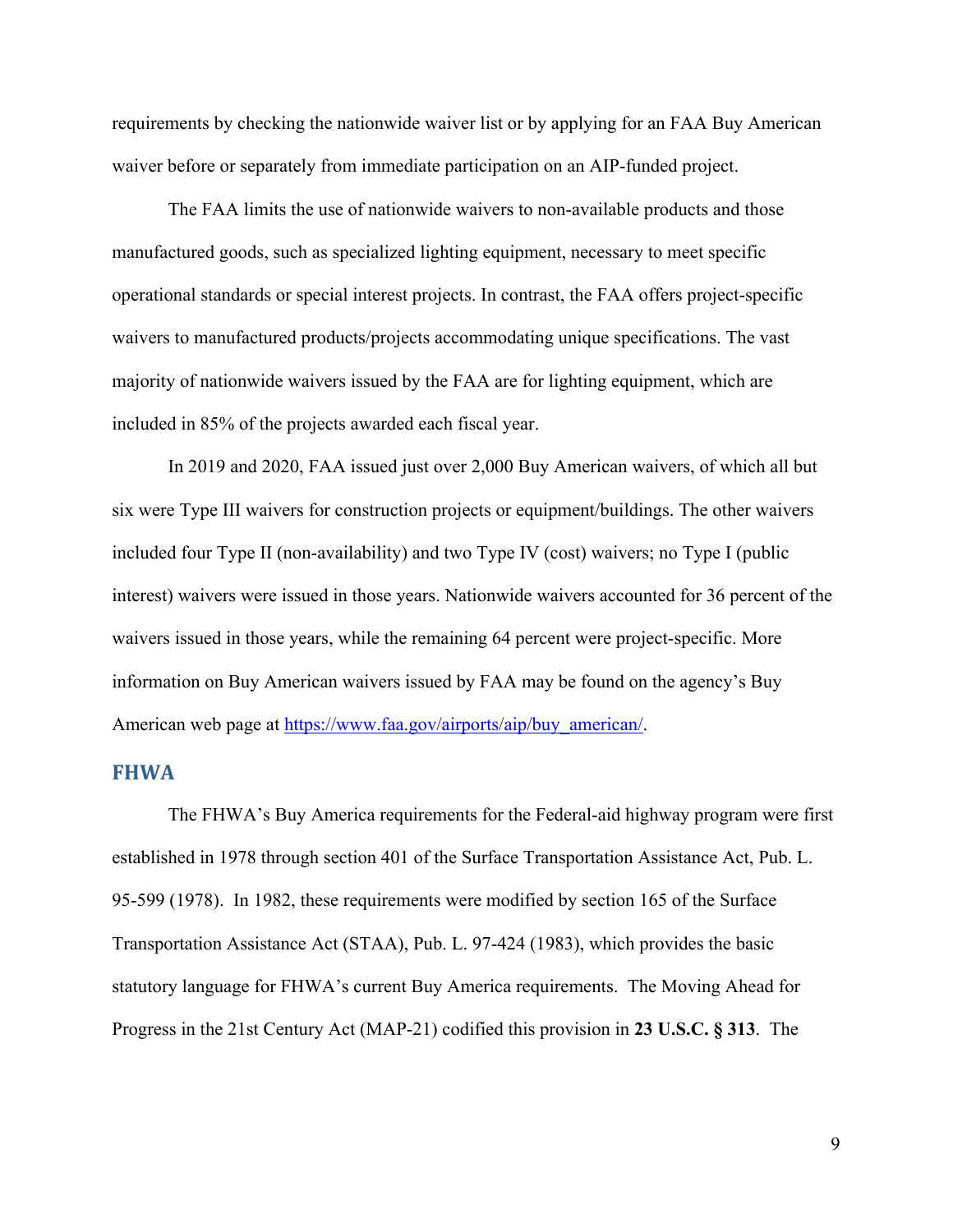provision prohibits the obligation of Federal-aid Highway funds for projects unless steel, iron, and manufactured products used in such projects are produced in the United States.<sup>10</sup>

FHWA regulations interpret and implement this mandate. Section 635.410 of Title 23, Code of Federal Regulations (CFR) requires that steel or iron materials that will be permanently incorporated in a Federal-aid project must be domestically manufactured. The requirement applies to the entire manufacturing process for steel and iron, including the application of any coatings. For FHWA, this means that all the processes that modify the chemical content, physical shape or size, or final finish of the material (from initial melting and mixing, continuing through the bending and coating) occur in the  $U.S.<sup>11</sup>$  FHWA Buy America requirements are applied to all project contracts eligible for title 23 assistance, regardless of whether Federal-aid funds actually will be used, that are within the scope of the NEPA document if at least one project contract is funded with title  $23$  funds.<sup>12</sup>

The FHWA statute and regulations create a process for granting waivers from the Buy America requirements when:

- (1) its application would be inconsistent with the public interest;
- (2) satisfactory quality domestic steel and iron products are not available in sufficient and reasonably available quantities; or
- (3) if the inclusion of the domestic material would increase the cost of the overall project contract by more than 25 percent.

 $10$  Safety programs authorized in title 23 that are administered by the National Highway Traffic Safety Administration (NHTSA) are also subject to the Buy America requirements of section 313. However, those programs do not provide funding for infrastructure.

 $11$  Based on the "general waiver" discussed below, FHWA does not currently apply Buy America to manufactured products, except for steel and iron manufactured products.

<sup>&</sup>lt;sup>12</sup> See 23 U.S.C. § 313(g). Prior to MAP-21, FHWA applied the Buy America requirements on a contract-bycontract basis; Buy America applied to the steel and iron products in the contracts that would use Federal highwayaid funds, but not on contracts for portions of a project funded using State-only or other non-title 23 funds.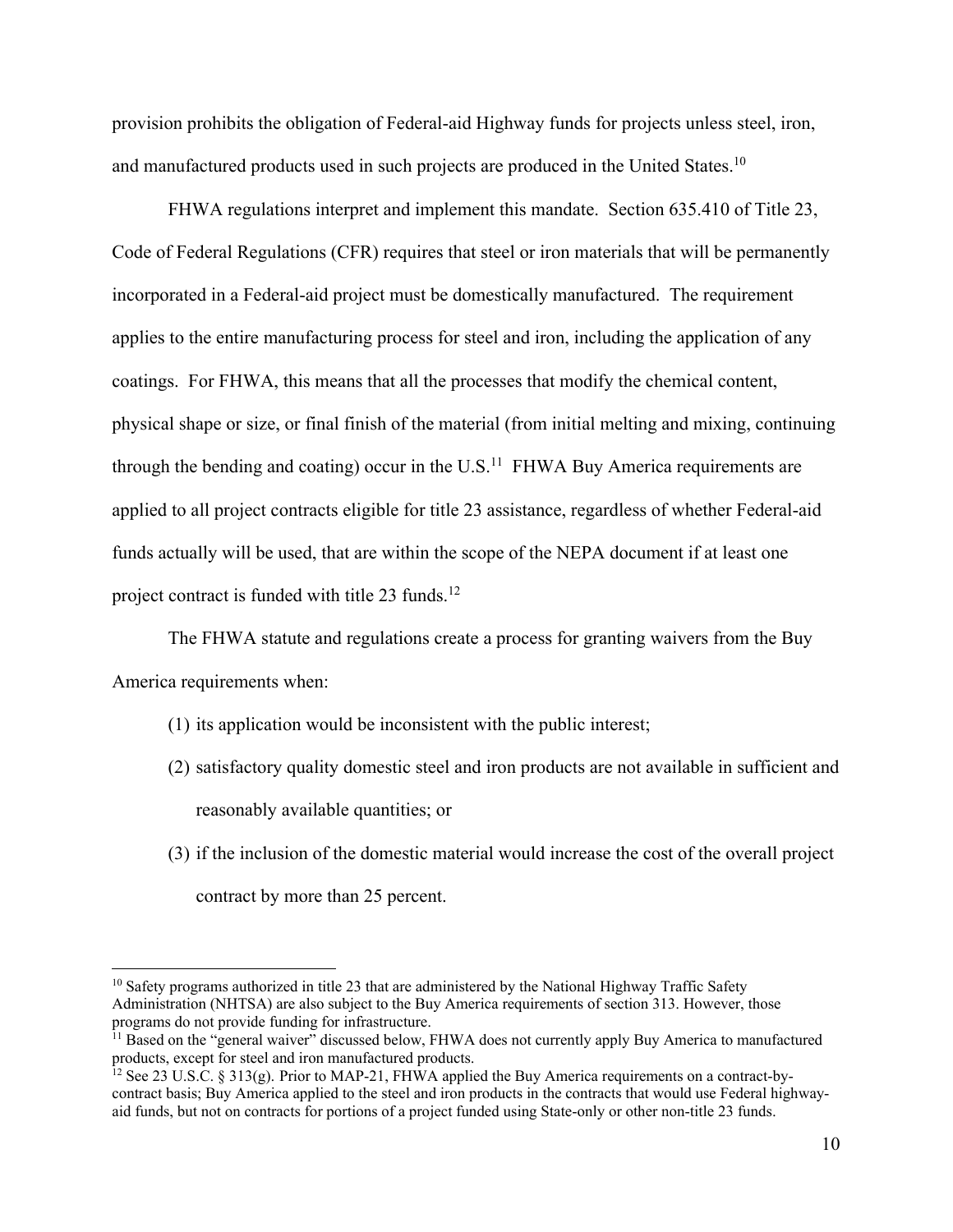Section 635.410(c) of Title 23 CFR also establishes the process for FHWA's consideration of waivers. The agency has also issued additional guidance on the waiver process, such as FHWA's Buy America Questions and Answers for Federal-aid Program (Questions #22 – 27), Revised Policy for the Approval of Buy America Waivers, and Contract Administration Core Curriculum Manual (pp. 89-90).

The majority of Buy America waivers issued by FHWA in recent years have been based on non-availability and have typically been "one-offs" involving specialty components for bridges and other types of infrastructure. Information on specific Buy America waivers issued by FHWA since 2001 may be found on the FHWA website at

https://www.fhwa.dot.gov/construction/cqit/buywaiver.cfm.

#### **FRA**

**49 U.S.C. § 22905(a)** requires that FRA obligate amounts for projects only if the steel, iron, and manufactured products used in such project are produced in the United States.<sup>13</sup> FRA does not have Buy America regulations, but it does provide guidance that is available on its website.<sup>14</sup> Except for the FTA rolling stock waiver provision, the general FTA and FRA Buy America provisions regarding the steel, iron, and manufactured goods used in its grant-funded projects are very similar. As a result, FRA has concluded that it is reasonable and appropriate to use applicable FTA rules for purposes of providing guidance to FRA's grant recipients, specifically 49 CFR §§ 661.3, 661.5, and applicable parts of 661.11, and use them as guidance

<sup>&</sup>lt;sup>13</sup> Section 22905(a) applies to grants made under Chapter 229 of Title 49, including High-Speed Intercity Passenger Rail, Consolidated Rail Infrastructure and Safety Improvements, and Restoration and Enhancement grants, as well as the Federal-State Partnership for State of Good Repair grants authorized under Section 24911 of Title 49.<br><sup>14</sup> See https://railroads.dot.gov/legislation-regulations/buy-america/buy-america-fras-high-speed-intercity-pass rail-program (Frequently Asked Questions) https://railroads.dot.gov/legislation-regulations/buy-america/buyamerica (Buy America Overview and links to Waiver Requests).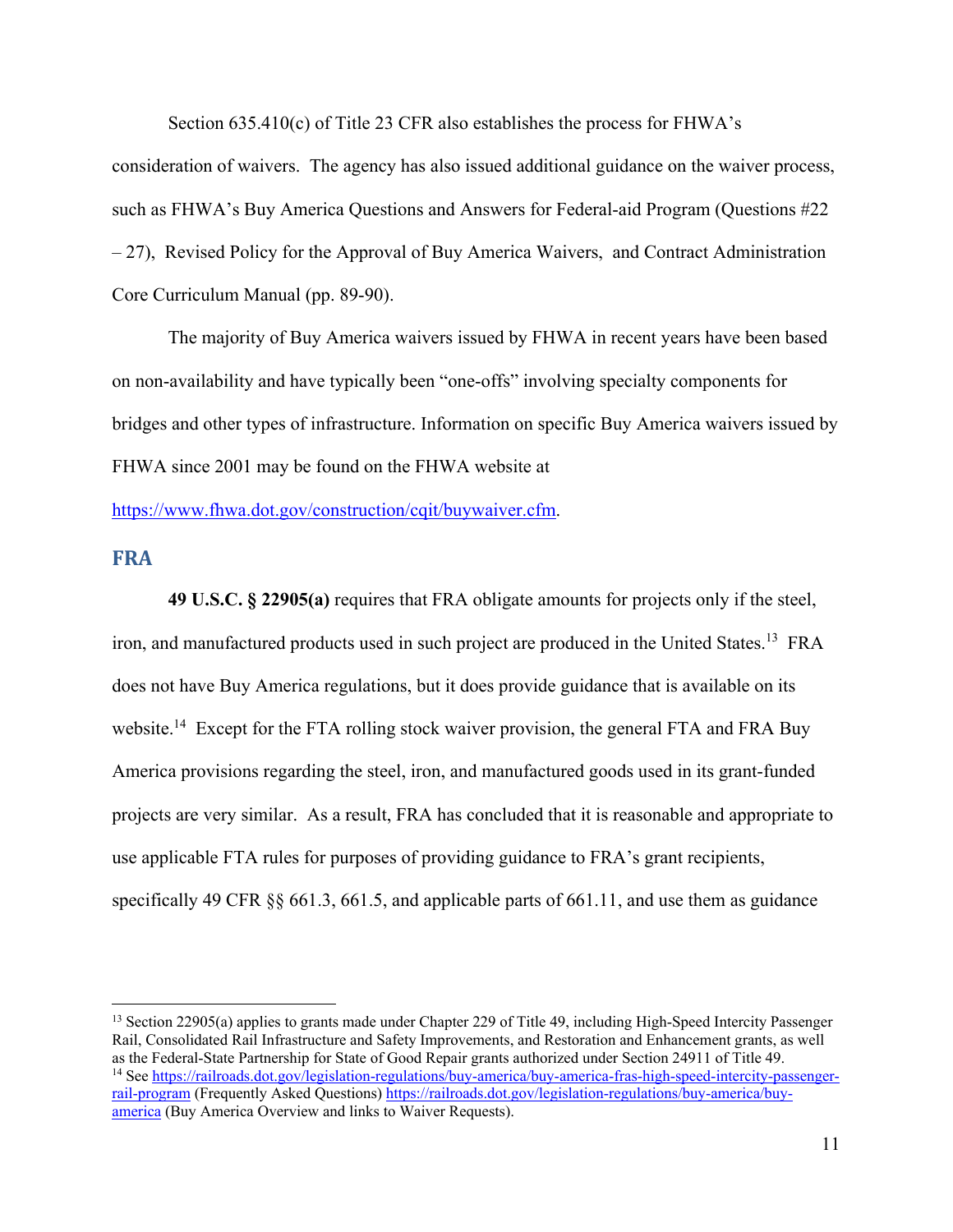for both FRA-funded manufactured goods procurement generally and rolling stock, where appropriate.

For manufactured goods, including rolling stock, to be considered as produced in the United States, (1) all the manufacturing processes for the end product must take place in the United States, and (2) all the components of the end product must be of U.S. origin. A component is considered of U.S. origin if it is manufactured in the United States, regardless of the origin of its subcomponents. (See FTA regulation:  $49 \text{ C.F.R.}$  §  $661.5(d)$ ). The statute creates a process for granting waivers from the Buy America requirements when:

- (1) its application would be inconsistent with the public interest;
- (2) satisfactory quantities or quality domestic steel, iron, and goods are not sufficiently available;
- (3) rolling stock and power train equipment cannot be delivered in the United States within a reasonable time; or
- (4) including domestic material will increase the cost of the overall project by more than 25 percent.

**49 U.S.C. 24305(f)** requires that Amtrak buy only unmanufactured articles, material, and supplies mined or produced in the United States or manufactured articles, material, and supplies manufactured in the United States substantially from articles, material, and supplies mined, produced, or manufactured in the United States, when the cost of those articles, material, or supplies bought is at least  $$1,000,000$ . Under section  $24305(f)(4)$ , FRA may exempt Amtrak from that requirement for particular articles, material, or supplies. The information that Amtrak submits to FRA is similar to the information itemized above for requests under section  $22905(a)(4)$ , and as with requests under that section, FRA conducts its own due diligence and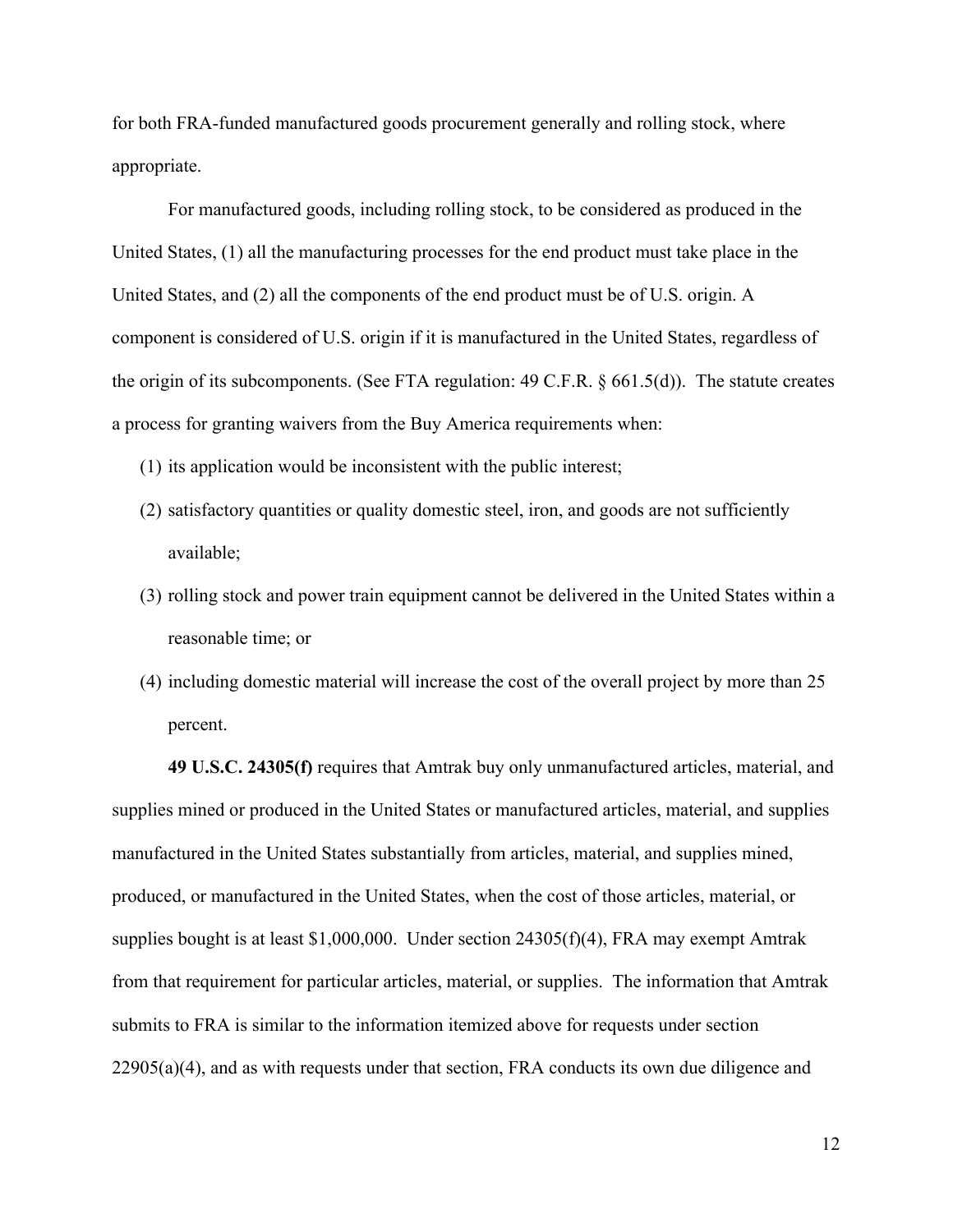analysis of the Amtrak's assertions regarding non-availability before granting or denying the request for exemption.

Consistent with annual appropriations act provisions discussed above, the Buy American Act of 1933 is applied to certain FRA grant programs that do not fall under the requirements of Section 22905(a), and in some cases to commuter agencies who are exempted from 49 USC  $\S$ 22905(a) pursuant to 49 U.S.C. § 22905(e)(1).

All Buy America waivers issued by FRA in recent years have been on the basis of nonavailability or being "not available in a reasonable time." A list of those waivers can be found on the FRA Buy America website at https://railroads.dot.gov/legislation-regulations/buyamerica/buy-america.

#### **FTA**

**49 U.S.C. § 5323(j)** authorizes FTA to obligate funds for a project only if the steel, iron, and manufactured goods used in the project are produced in the United States. FTA's regulations at 49 CFR part 661 interpret and implement this statutory requirement.

Section 661.5 of Title 49 CFR requires that all iron, steel, and manufactured products used in the project are produced in the United States, except as provided in Sections 661.7 (Waivers) and 661.11 (Rolling Stock Procurements). For iron and steel to be considered as produced in the United States, all steel and iron manufacturing processes must take place in the United States, except metallurgical processes involving refinement of steel additives. Additionally, FTA's steel and iron requirements apply to "all construction materials made primarily of steel or iron and used in infrastructure projects such as transit or maintenance facilities, rail lines, and bridges. These items include, but are not limited to, structural steel or iron, steel or iron beams and columns, running rail and contact rail. These requirements do not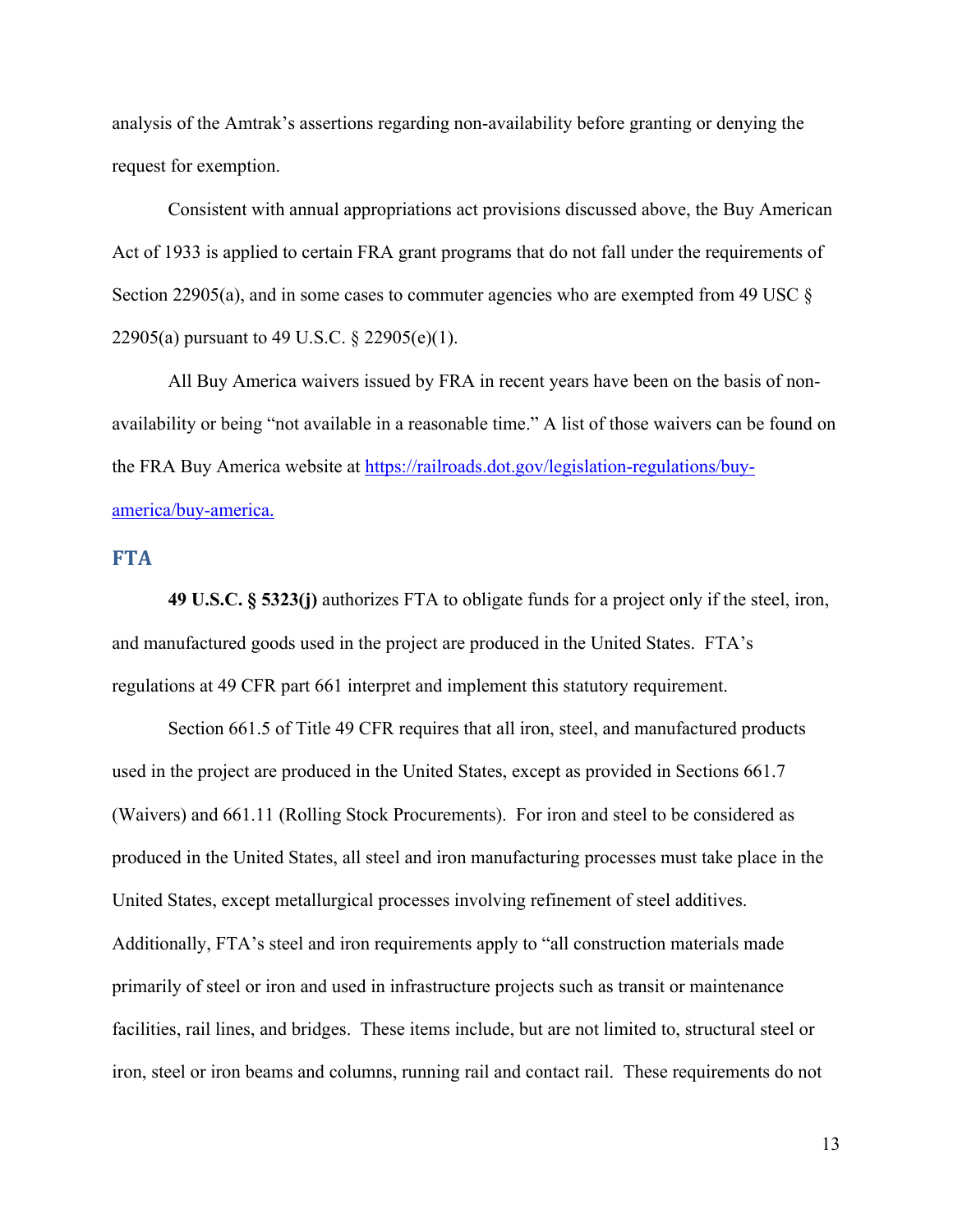apply to steel or iron used as components or subcomponents of other manufactured products or rolling stock, or to bimetallic power rail incorporating steel or iron components."

For manufactured products (except for rolling stock) to be considered produced in the United States, FTA has a two-part test: (1) all the manufacturing processes for the product must take place in the United States; and (2) all the components of the product must be of U.S. origin. A component is considered of U.S. origin if it is manufactured in the United States, regardless of the origin of its subcomponents. Section  $5323(i)(2)(C)$  includes a statutory "waiver" for rolling stock (including train control, communication, traction power equipment, and rolling stock prototypes), which requires that the cost of components and subcomponents produced in the United States is more than 70 percent<sup>15</sup> of the cost of all components of the rolling stock and that final assembly of the rolling stock takes place in the United States.<sup>16</sup>

The FTA Administrator may issue waivers of the Buy America requirement in section 5323(j) if:

- (1) the application of Buy America is inconsistent with the public interest;
- (2) the steel, iron, and goods produced in the U.S. are not produced in a sufficient and reasonably available amount or are not of a satisfactory quality; or
- (3) including domestic material will increase the cost of the overall project by more than 25 percent.

<sup>&</sup>lt;sup>15</sup> Prior to FY2020, the domestic content requirement was more than 65 percent for FY 2018 and FY 2019, and more than 60 percent for FY2015-2017. The phased increase in the minimum domestic content threshold was specified in changes made to section 5323(j) in the FAST Act.

<sup>&</sup>lt;sup>16</sup> As implemented in 49 CFR § 661.11, this "waiver" does not require project-specific discretionary action by FTA, but the covered rolling stock is subject to pre-award and post-delivery Buy America reviews per 49 U.S.C. § 5323(m) and 49 CFR part 663.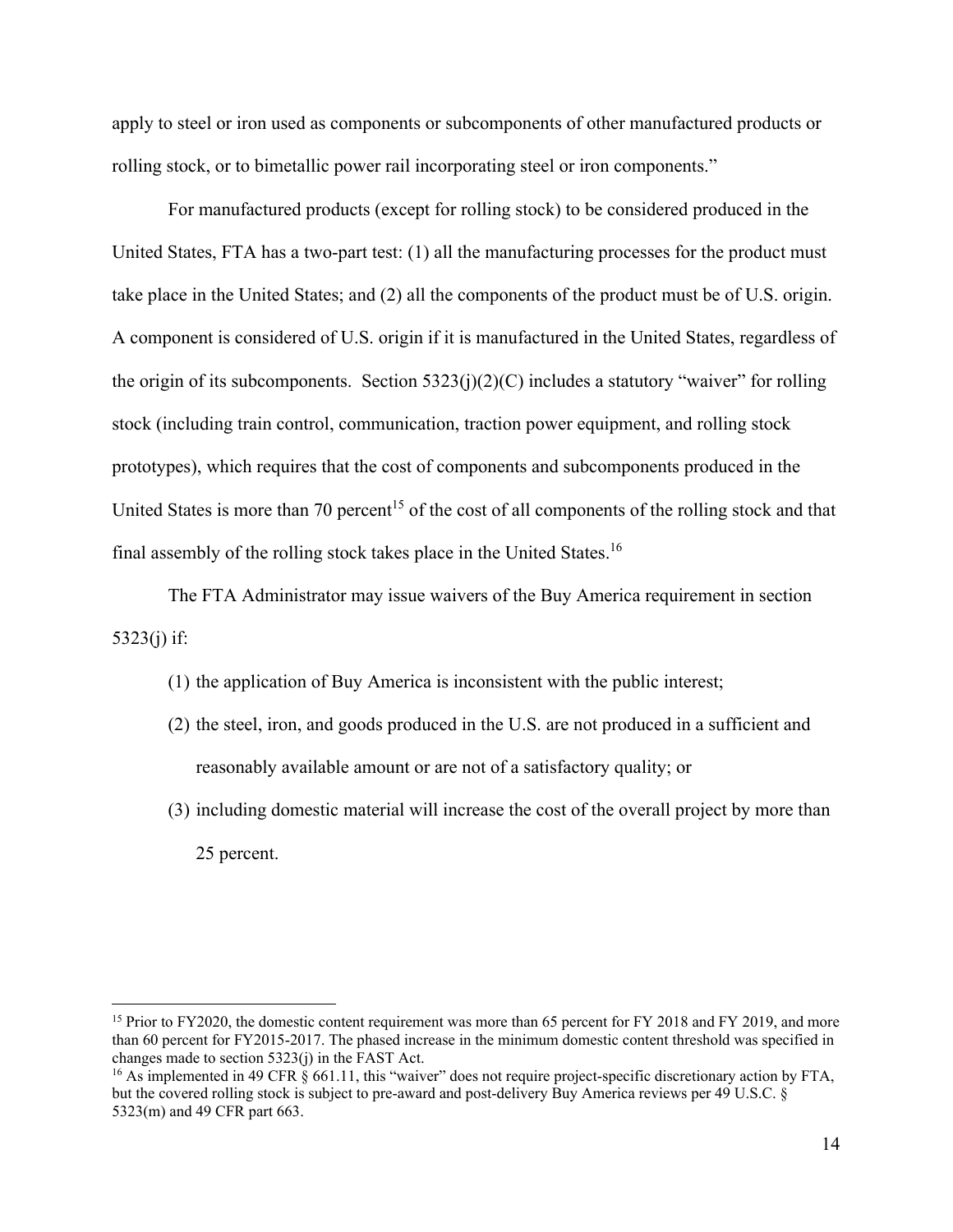Buy America waivers must be requested by a recipient of Federal funds unless the waiver is for a component or subcomponent of rolling stock or a specific item or material that is used in the production of a manufactured product, in which case, the manufacturer may request the waiver.

Per FTA regulations, "in the case of a sole source procurement, the Administrator will grant [a] non-availability waiver only if the grantee provides sufficient information which indicates that the item to be procured is only available from a single source or that the item to be procured is not produced in sufficient and reasonably available quantities of a satisfactory quality in the United States." Non-availability waivers also "may be granted for a specific item or material that is used in the production of a manufactured product that is governed by the requirements of §661.5(d) of this part. If such a waiver is granted to such a specific item or material, that item or material will be treated as being of domestic origin." This provision allows a manufacturer who makes a product in the United States of domestic and foreign components to seek a waiver for the non-domestic components. If the waiver is granted, the component is considered to be of domestic origin and the manufacturer may certify compliance with Buy America.

A unique provision of the FTA Buy America statute requires that, if the Secretary denies an application for a waiver based on non-availability, "the Secretary shall provide to the applicant a written certification that: (i) the steel, iron, or manufactured goods, as applicable, (referred to in this subparagraph as the 'item') is produced in the United States in a sufficient and reasonably available amount, (ii) the item produced in the United States is of a satisfactory quality, and (iii) includes a list of known manufacturers in the United States from which the item can be obtained."

15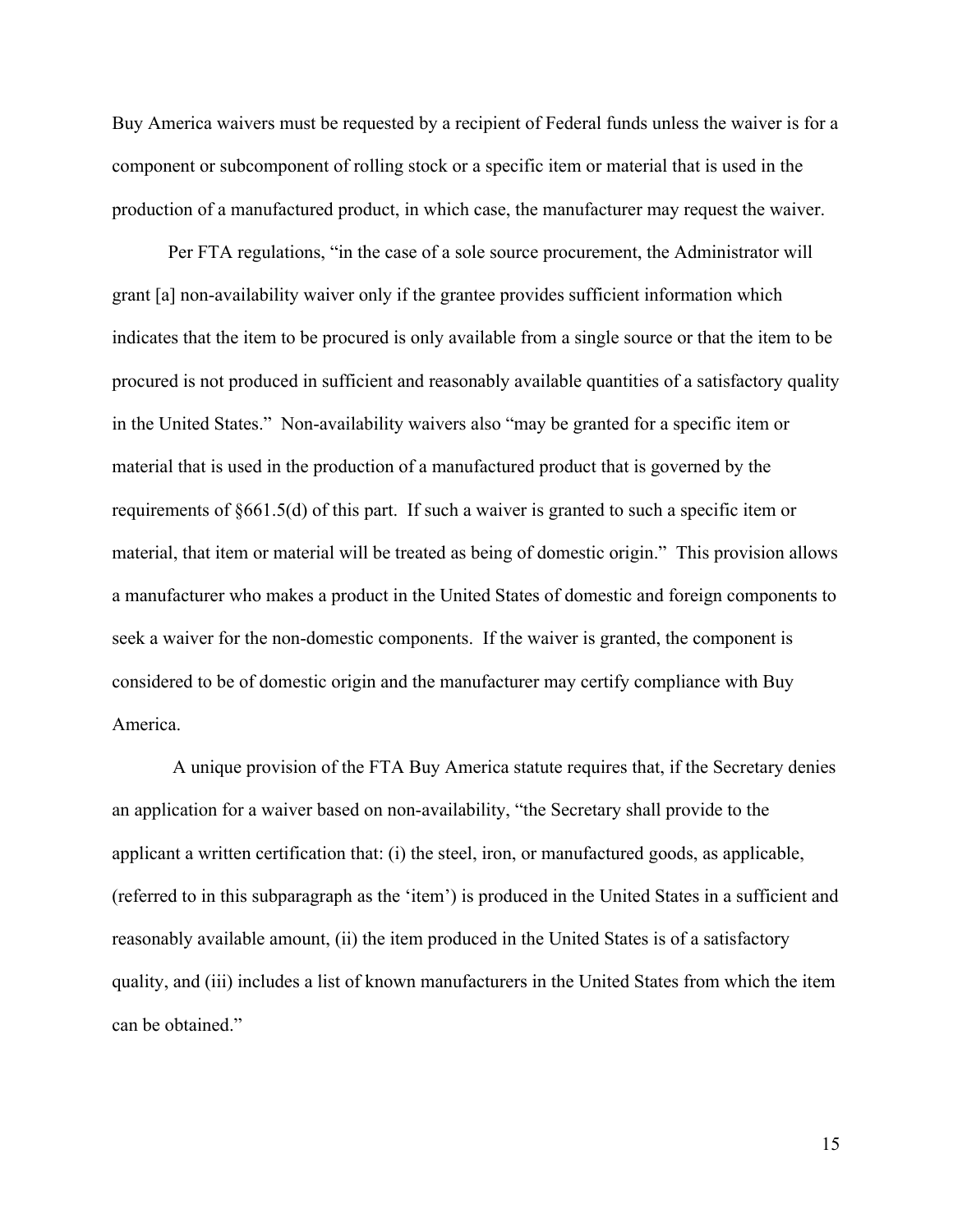Most waivers granted by FTA in recent years have been on the basis of non-availability and have involved a variety of different specialty components and systems. More information on waivers granted by FTA may be found on the agency's Buy America website at https://www.transit.dot.gov/regulations-and-guidance/buy-america/waivers-granted.

#### **MARAD**

MARAD, unlike most other DOT operating agencies, does not have its own modespecific Buy America(n) authority that it applies uniformly to all its grant programs. MARAD's Small Shipyard Grant program follows Buy America requirements that were recently enacted in statute at **46 U.S.C. § 54101** and are specific to that program. For MARAD's other grant programs, such as America's Marine Highways (AMH) and Port Infrastructure Development Program (PIDP),<sup>17</sup> MARAD currently applies **the Buy American Act (41 USC Chapter 83)** requirements, consistent with appropriations act provisions discussed above that apply to all appropriated DOT financial assistance programs.

The Buy American Act provides for exceptions based on:

- (1) non-availability if the articles, materials, or supplies are not mined, manufactured, or produced in the United States in sufficient and reasonably available commercial quantities and are not of a satisfactory quality;
- (2) application of the Buy American statute to the material would be impracticable or inconsistent with the public interest; or

<sup>&</sup>lt;sup>17</sup> MARAD also administers grants under programs administered by OST, including RAISE grants (formerly known as TIGER and then BUILD). MARAD has required compliance with domestic content requirements since the first round of TIGER discretionary grants in 2010. Beginning in 2014 with the TIGER VI round of grants, MARAD revised its Buy American requirements, basing them in large part on the Buy American Act implementing regulations found in the FAR subpart 25. The FAR subpart 25 applies to Federal procurement contracts, and while MARAD does not believe the FAR is controlling on its grants, it uses some relevant FAR provisions in its grant agreements.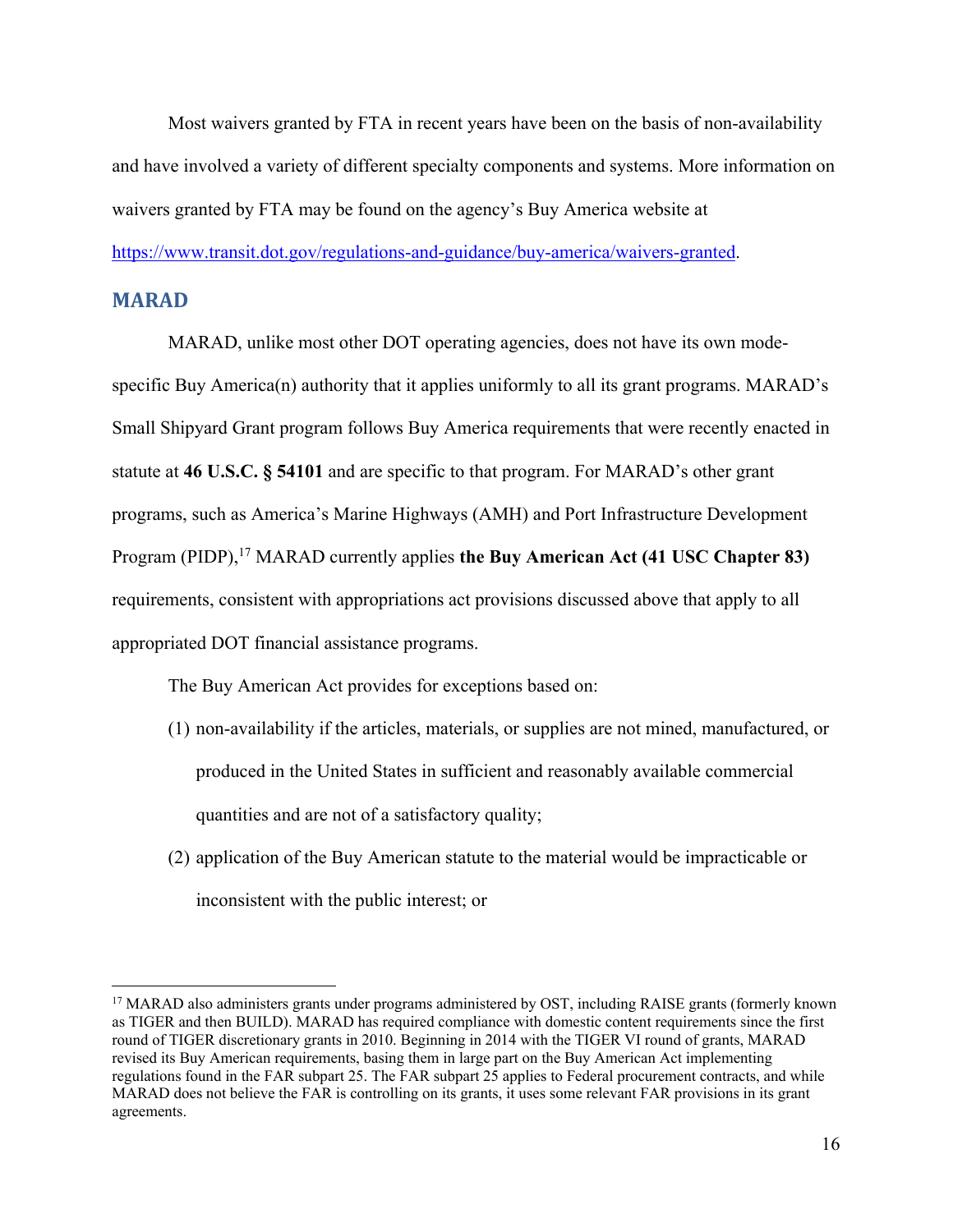(3) the cost of the domestic material is unreasonably expensive.

Determinations of exceptions are fact-based, and MARAD requires applicants/recipients to provide detailed information about the products, manufacturers, and each applicant's/recipient's efforts to comply with the Buy American Act when requesting an exception.

 MARAD has not published regulations implementing the Buy American Act for its grant programs, and instead includes Buy American Act requirements in agreements MARAD enters into with financial assistance recipients.

As previously mentioned, 46 U.S.C.  $\S$  54101(d)(2) codifies specific Buy America requirements for MARAD's Small Shipyard Grant Program. These requirements prohibit the obligation of MARAD funds for Small Shipyard Grant projects unless each product or material purchased with the funds (including products and materials purchased by the grant recipient, and any commercially available off-the shelf item), is: (i) an unmanufactured article, material, or supply that has been mined or produced in the United States; or (ii) a manufactured article, material, or supply that has been manufactured in the United States substantially all from articles, materials, or supplies mined, produced, or manufactured in the United States. 46 U.S.C.  $\S$  54101(d)(2)(A). The statute grants the Maritime Administrator the authority to waive a Buy America requirement when:

- (1) the requirement would be inconsistent with the public interest;
- (2) the product or material is not available in the United States in sufficient and reasonably available quantities, of a satisfactory quality, or on a timely basis; or
- (3) the cost of compliance increases the cost of that product or material by more than 25 percent.

Buy America waiver determinations must also be published in the Federal Register.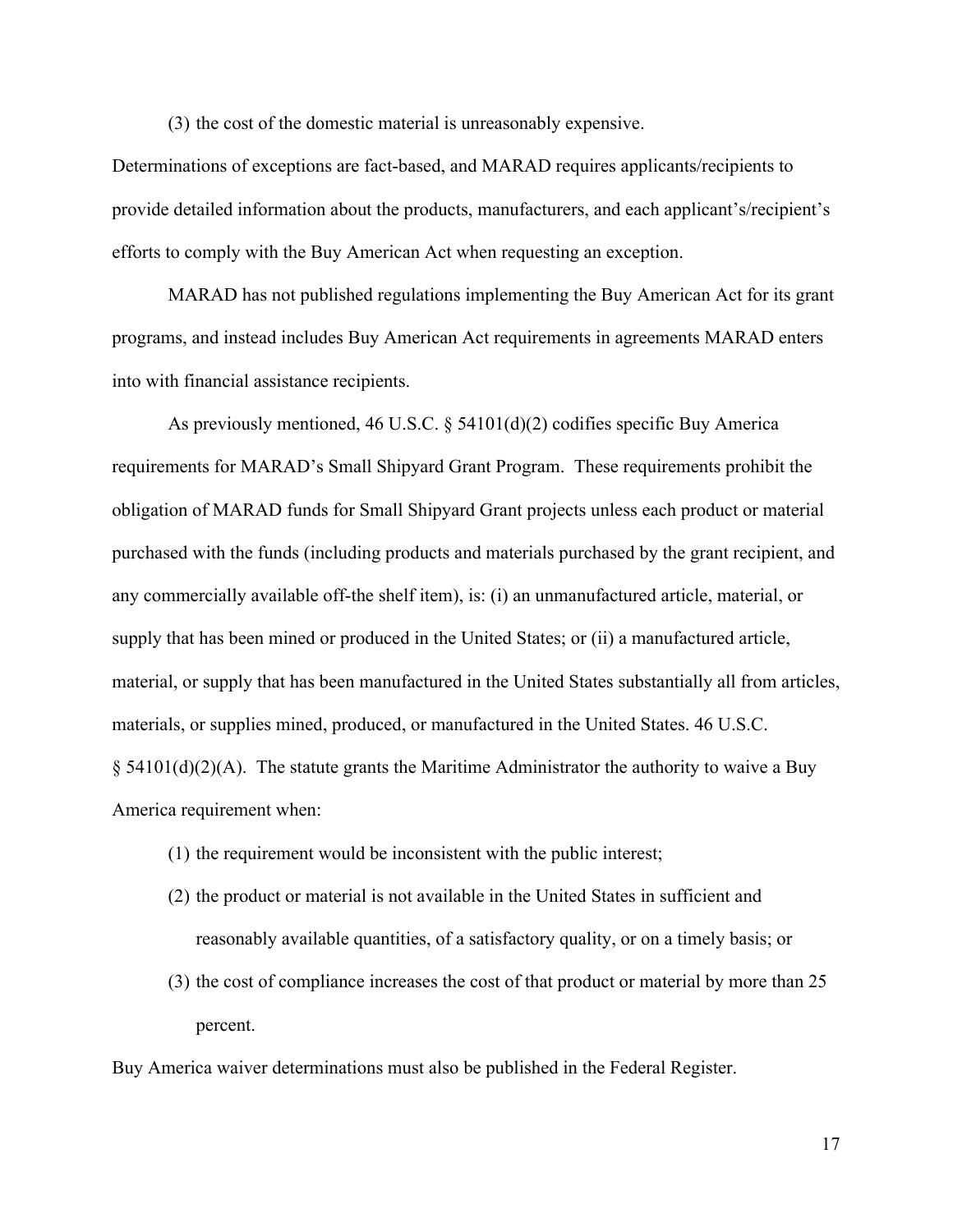MARAD granted three waivers of Buy American Act requirements between 2015 and 2017, one on the basis of unreasonable cost, and two on the basis of non-availability. All three of these waivers involved projects funded under the TIGER discretionary grants program. To date, MARAD has not issued a Buy America waiver under the Small Shipyard Grant Program.

#### **OST**

 The Office of the Secretary of Transportation (OST) is responsible for administering certain multimodal transportation financial assistance programs, including the RAISE18 and INFRA<sup>19</sup> discretionary grants programs and the TIFIA<sup>20</sup> and RRIF<sup>21</sup> credit assistance programs. However, individual project grant agreements are administered by the relevant DOT Operating Administration, which apply their own Federal laws, rules and regulations to those projects, including Buy America requirements. The exception is the INFRA grant program, which is authorized in section 117 of title 23, and thus applies the requirements of 23 U.S.C. § 313, regardless of the agency administering the grant agreement.

## **Deficient Financial Assistance Programs**

 Section 70913(c) of the BABA requires Federal agencies to identify Federal financial assistance programs that are currently inconsistent with the requirements of section 70914. An infrastructure program is considered inconsistent with section 70914 if: (1) it does not require that all of the iron, steel, manufactured products, and construction materials used in the project are produced in the United States; (2) it does not issue waivers and written justifications as specified in section 70914; or (3) it is subject to a waiver of general applicability.

<sup>&</sup>lt;sup>18</sup> Formally designated as National Infrastructure Investments in recent annual appropriations acts.<br><sup>19</sup> Formally designated as the Nationally Significant Freight and Highway Projects program in statute.<br><sup>20</sup> Transporta

<sup>21</sup> Railroad Rehabilitation and Improvement Financing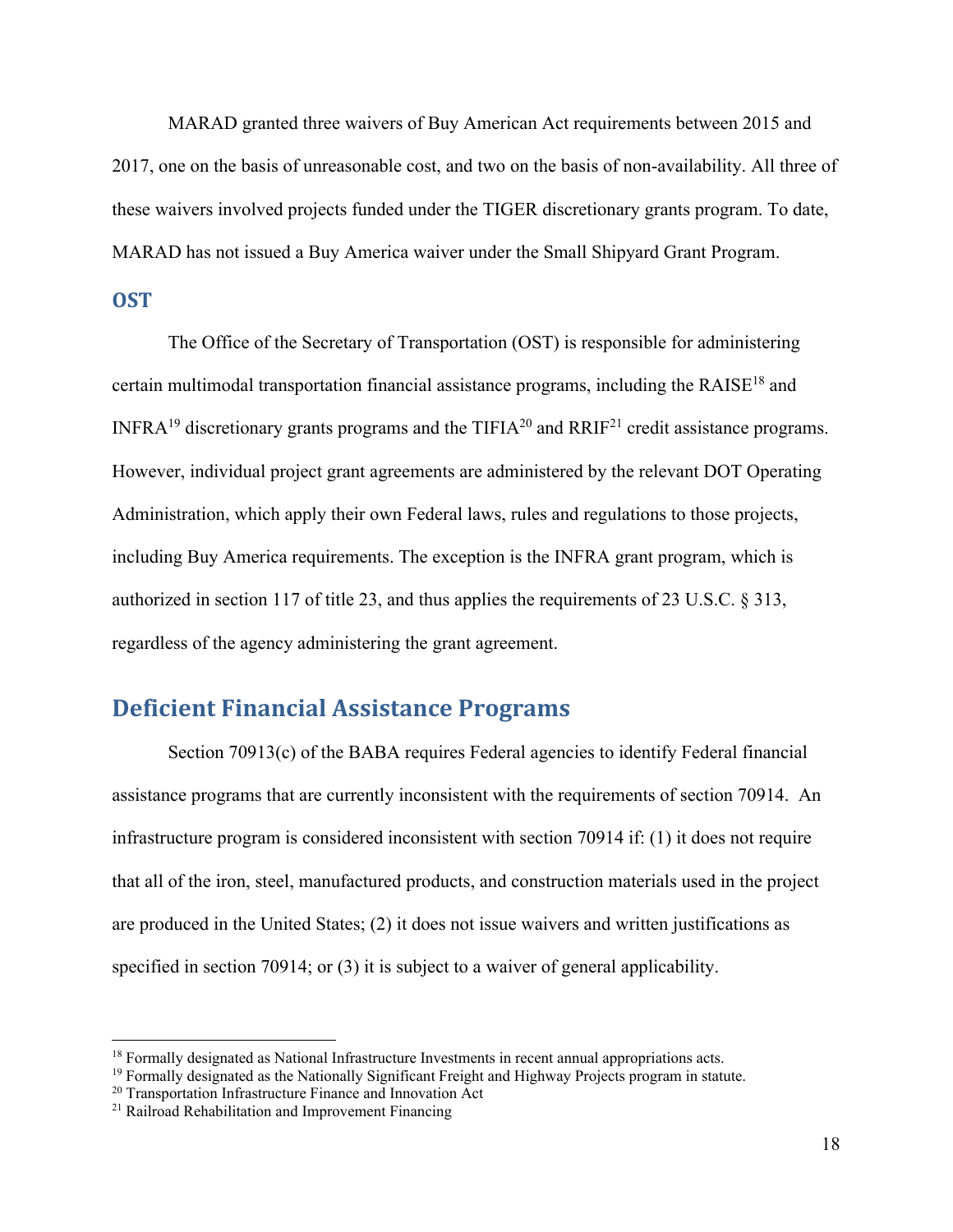While each of DOT's financial assistance programs currently applies domestic preference requirements (as described in the previous section of this report), none of those programs is currently fully consistent with the BABA requirements.

#### **Iron, Steel, Manufactured Products, and Construction Materials**

Section 70914(a) of the BABA requires that "[n]ot later than 180 days after the date of enactment of this Act, the head of each Federal agency shall ensure that none of the funds made available for a Federal financial assistance program for infrastructure, including each deficient program, may be obligated for a project unless all of the iron, steel, manufactured products, and construction materials used in the project are produced in the United States." The term ''infrastructure'' is defined in section 70912(5) to include, "at a minimum, the structures, facilities, and equipment for, in the United States

- (A) **roads, highways, and bridges**;
- (B) **public transportation**;
- (C) dams, **ports, harbors, and other maritime facilities**;
- (D) **intercity passenger and freight railroads**;
- (E) **freight and intermodal facilities**;
- (F) **airports**;
- (G) water systems, including drinking water and wastewater
- systems;
- (H) electrical transmission facilities and systems;
- (I) utilities;
- (J) broadband infrastructure; and
- (K) **buildings and real property**."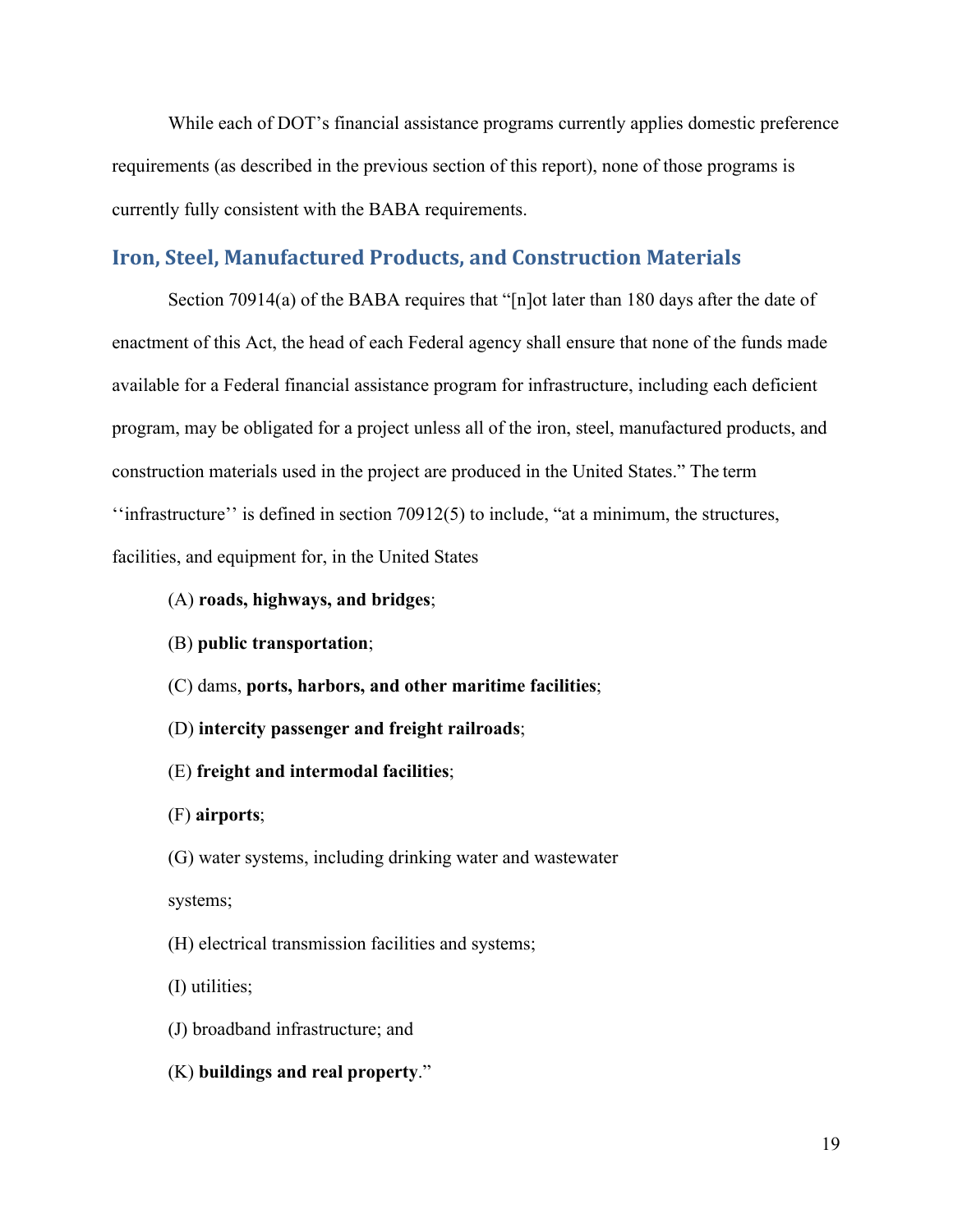Infrastructure types particularly applicable to DOT financial assistance programs are in **boldface** above.

The statute further clarifies in section 70912(6) that the term "produced in the United States" means:

A) in the case of iron or steel products, that all manufacturing processes, from the initial melting stage through the application of coatings, occurred in the United States;

(B) in the case of manufactured products, that—

(i) the manufactured product was manufactured in the United States; and (ii) the cost of the components of the manufactured product that are mined, produced, or manufactured in the United States is greater than 55 percent of the total cost of all components of the manufactured product, unless another standard for determining the minimum amount of domestic content of the manufactured product has been established under applicable law or regulation; and

(C) in the case of construction materials, that all manufacturing processes for the construction material occurred in the United States.

 The term "construction material" is not specifically defined in the BABA statute. However, section 70917(c)(1) states that "the term "construction materials" shall not include cement and cementitious materials, aggregates such as stone, sand, or gravel, or aggregate binding agents or additives." In addition, the Congressional findings in section 70911(5) note that

"common construction materials used in public works infrastructure projects, including steel, iron, manufactured products, non-ferrous metals, plastic and polymer-based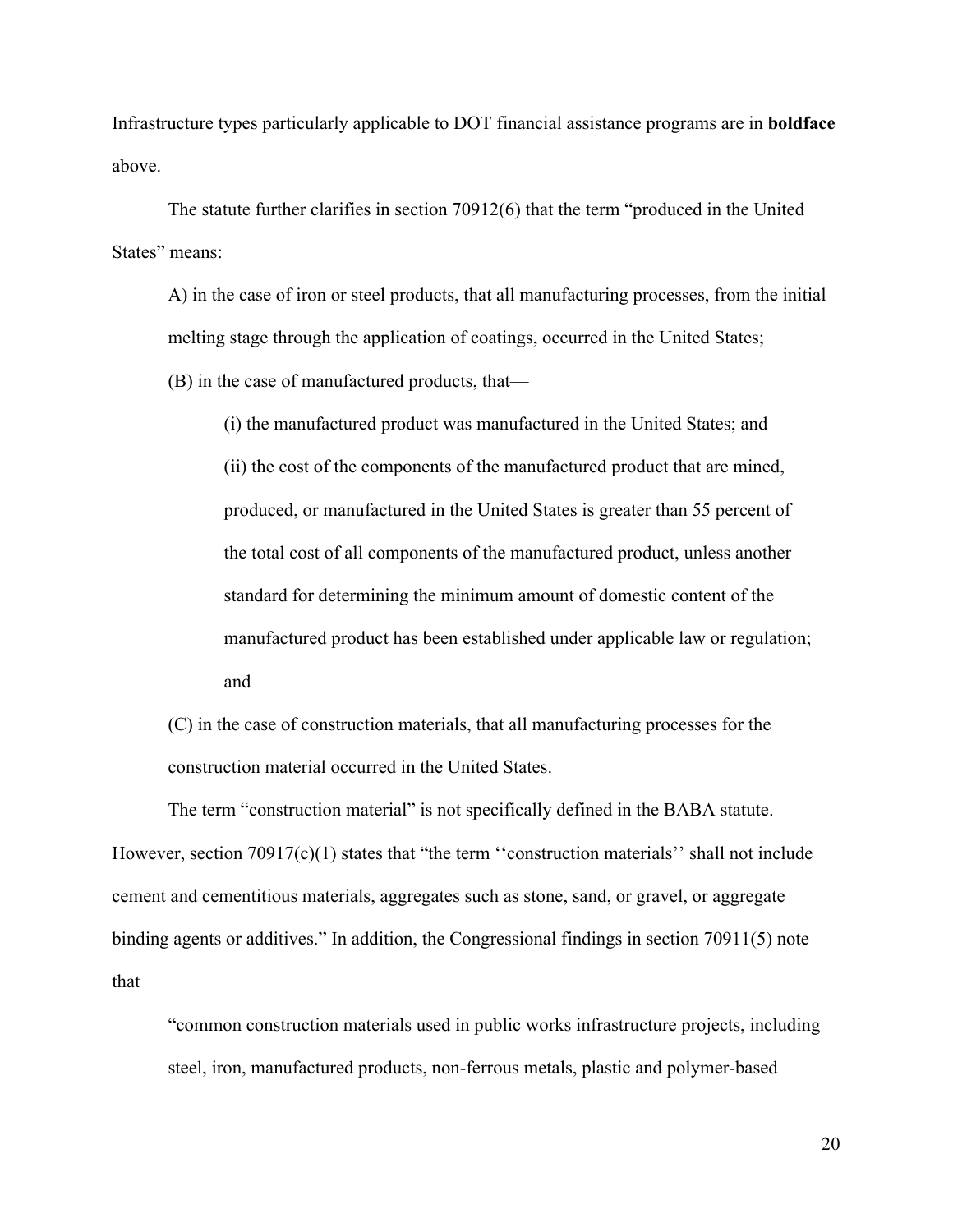products (including polyvinylchloride, composite building materials, and polymers used in fiber optic cables), glass (including optic glass), lumber, and drywall are not adequately covered by a domestic content procurement preference, thus limiting the impact of taxpayer purchases to enhance supply chains in the United States."

 As is described in the discussion of DOT's domestic content procurement requirements above, the mode-specific Buy America(n) statutes applied by most DOT agencies cover iron, steel and manufactured products, in ways that are generally consistent (or that in some cases exceed) the standards found in the BABA. However, none of those statutes specifically cover construction materials, other than to the extent that such materials would already be considered iron, steel, or manufactured products. In contrast, where the Buy American Act is applied to DOT financial assistance programs not covered by a specific statute, such as with certain MARAD grants, the Buy American requirements apply to all construction material, which is defined in the terms of each grant as "an article, material, or supply brought to the construction site by the Recipient for incorporation into the building or work." This definition is based off the similar definition in the FAR Subpart 25 and would cover steel, iron, manufactured products, and construction materials as defined in the BABA. Further, under MARAD's requirements, a construction material is considered domestic if it is an unmanufactured construction material mined or produced in the US or if it's manufactured in the US and the cost of its components mined, produced, or manufactured in the US exceeds 50% of the cost of all its components.

 As discussed above, the FAA and FTA statutes allow for "waivers" for certain products, so long as they meet a defined threshold for domestic content. Specifically, there is an FTA statutory "waiver" for rolling stock, so long as it meets a 70 percent cost threshold, and FAA is permitted to grant so-called "Type III waivers" for products that meet a 60 percent threshold.

21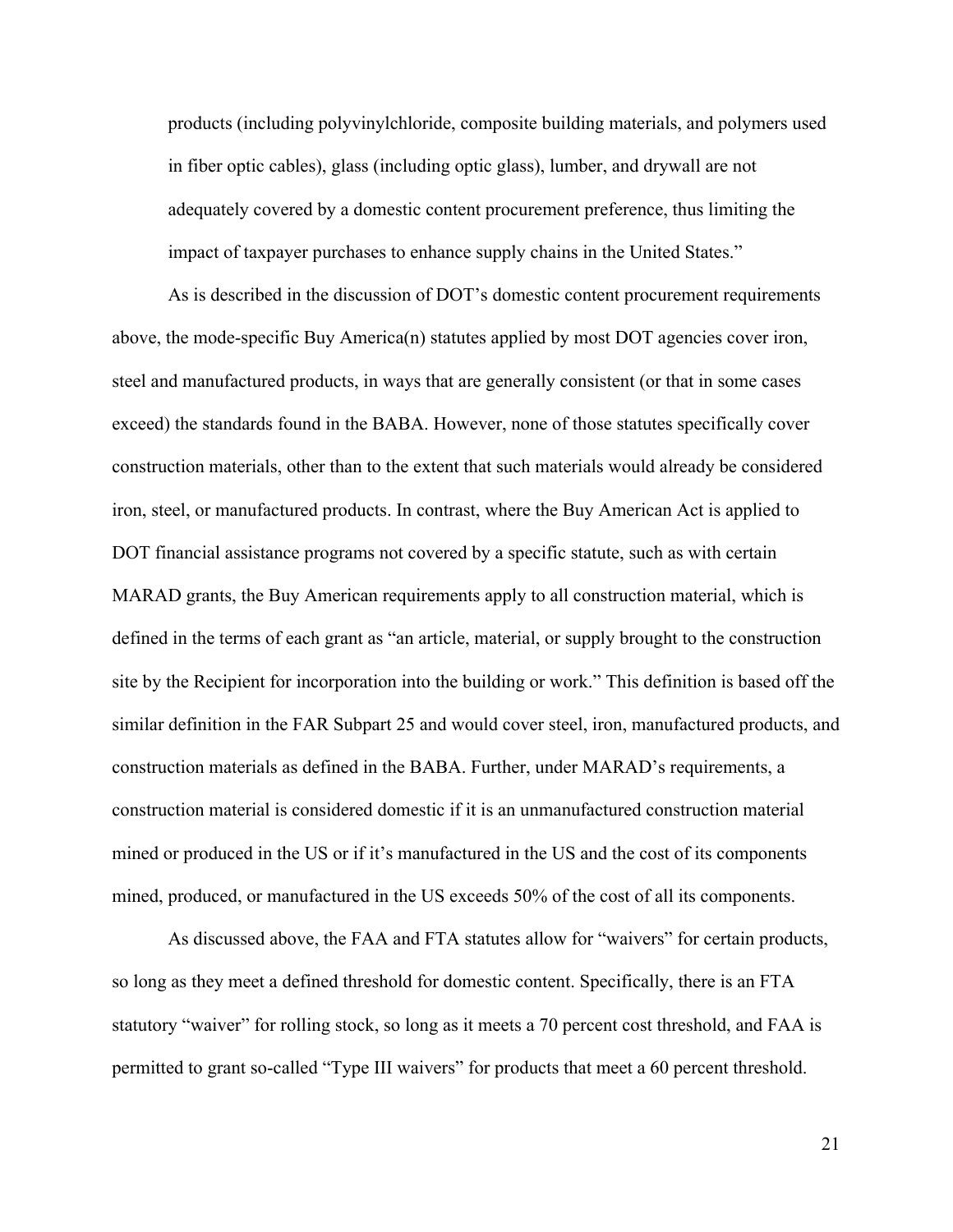Both programs also require that final assembly occur in the United States. In the context of the BABA statute, however, these requirements may be better understood as representing minimum domestic content standards, rather than as waivers of Buy America(n) preferences. To the extent that products subject to those standards are considered manufactured products, the existing content standards in both programs is greater than the 55 percent threshold in BABA section 70912(6)(B) for determining whether a manufactured product is considered to be produced in the U.S. As a result, DOT believes that these programs are generally consistent with the BABA requirements regarding manufactured products.<sup>22,23</sup>

#### **Waivers**

Section 70914(b) allows the head of an agency to waive the domestic content preference requirements of the BABA if the Secretary determines that:

- (1) applying the domestic content procurement preference would be inconsistent with the public interest;
- (2) types of iron, steel, manufactured products, or construction materials are not produced in the United States in sufficient and reasonably available quantities or of a satisfactory quality; or
- (3) the inclusion of iron, steel, manufactured products, or construction materials produced in the United States will increase the cost of the overall project by more than 25 percent.

 $22$  In its current practice, FAA applies its Type III authority on a project basis as well as on a facility or equipment item basis, but counts products covered by nationwide Type III equipment waivers as 100% domestic for purposes of meeting the 60% threshold.

<sup>&</sup>lt;sup>23</sup> Under FTA's current practice, for a rolling stock component to be of domestic origin, more than 70% of the subcomponents, by cost, must be of domestic origin, and the manufacture of the component must take place in the U.S. If a component is of domestic origin, then 100% of its cost may be used in calculating the cost of domestic content of the rolling stock. 49 CFR § 661.11(g). A subcomponent is considered domestic if it is manufactured in the United States. *Id.* at § 661.11(h).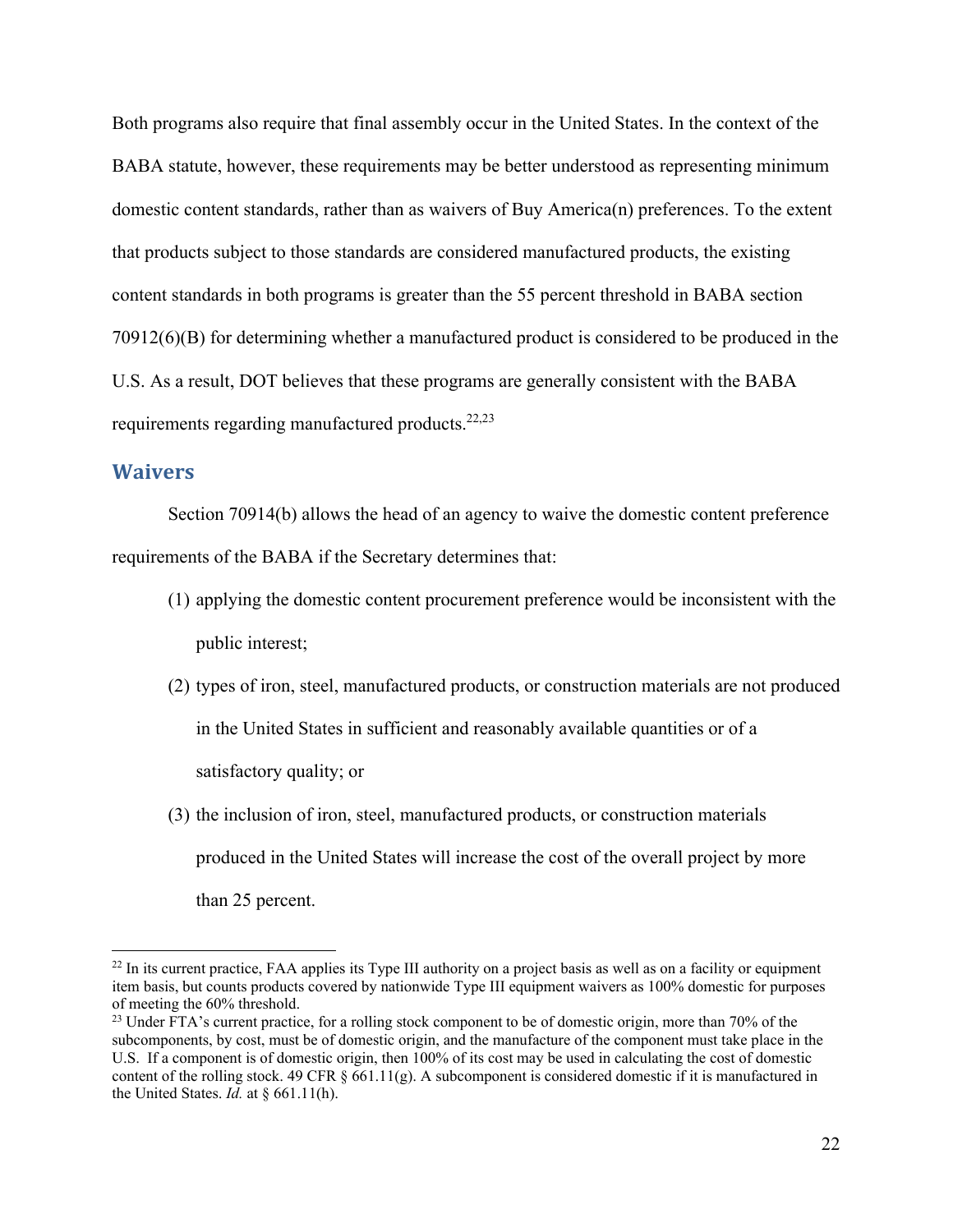As is discussed in the previous section, the Buy America(n) statutes that are specific to programs administered by FAA, FHWA, FRA, FTA, and MARAD all have similar allowances (public interest, non-availability, and cost) for waivers of those provisions. Where the Buy American Act is applied, the types of waivers and exceptions available under that statute (and its implementing regulations in the Federal Acquisition Regulation) would also apply.<sup>24</sup>

#### **Written Justifications**

 Section 70914(c) of the BABA requires that, before issuing a waiver, each Federal agency provides a written justification for the proposed determination to issue the waiver on the agency's website, and that it allow for public comment on the proposed waiver for a period of at least 15 days. Each DOT agency currently allows for public comment on its proposed waivers, though that period is shorter than 15 days in some cases, as follows:

- **FAA**. Under Section 167 of the FAA Reauthorization Act of 2018, at least 10 days public notice and an opportunity for comment must be given before a waiver takes effect. The notice must be posted in an easily identifiable location on the Department or the agency's website and provide a detailed written explanation of the waiver determination.
- FHWA. Section 11513 of the recent Bipartisan Infrastructure Law (Pub. L. 117-58) codified a requirement in 23 U.S.C.  $\S$  313(g) (which had also been found in various recent annual appropriations acts)<sup>25</sup> that FHWA provide a public notice and comment opportunity on its intent to issue a waiver at least 15 days prior to issuing the waiver. In addition, Section 117 of the SAFETEA-LU Technical Corrections Act of 2008 requires FHWA to publish in the Federal Register its finding that a waiver is appropriate at least a

<sup>&</sup>lt;sup>24</sup> Such waivers and exceptions include those for information and communications technology; commercial off the shelf (COTS) items; cost share thresholds for determining domestic origin; and the "non-available" items list. 25 *E.g.,* Consolidated Appropriations Act, 2021, Pub. L. 116-260, div. L § 122.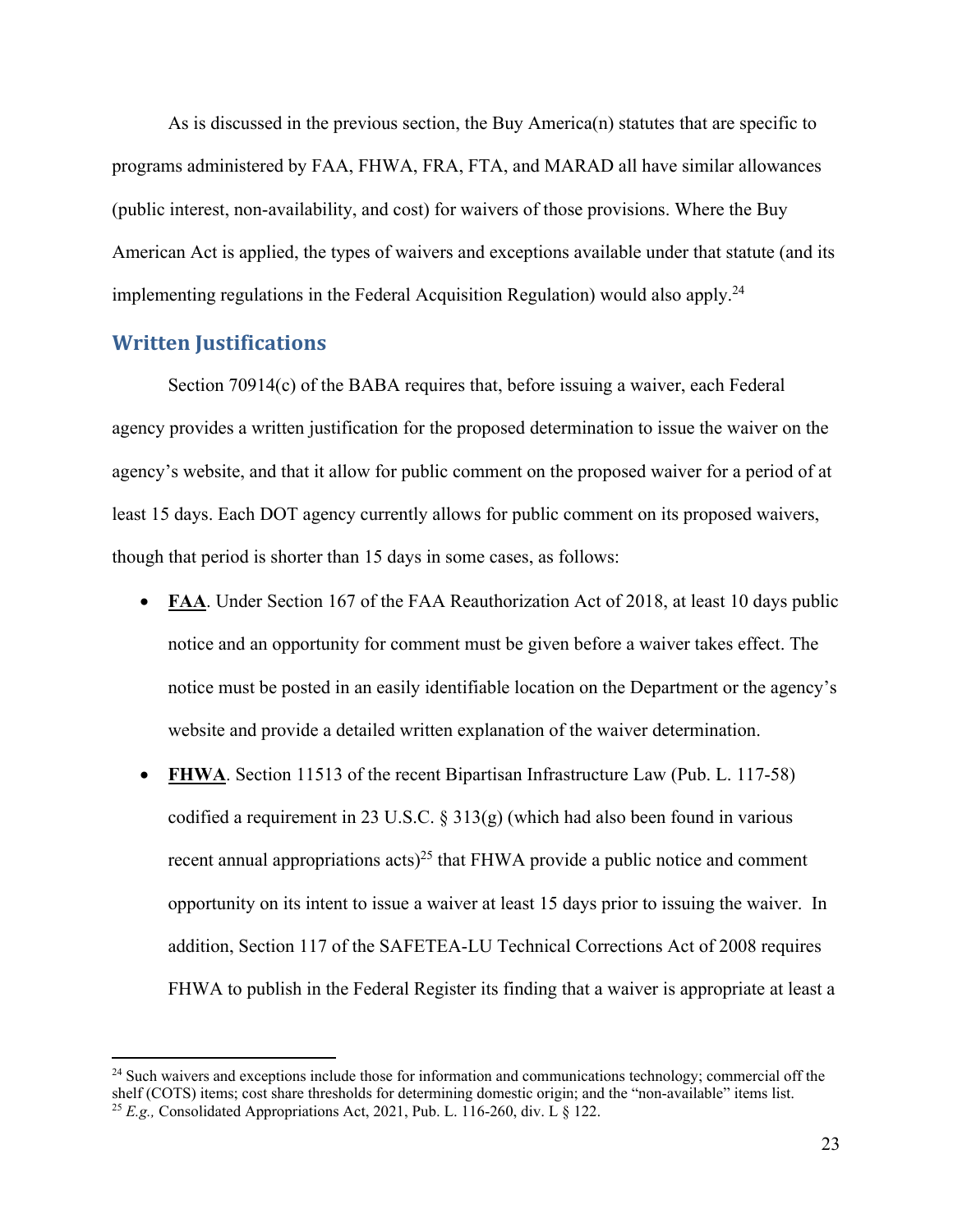day before it takes effect, and to provide an opportunity for public comment on such finding.26 The FHWA has a webpage where it posts requests for Buy America waivers prior to making findings on the requests or publishing the findings in the Federal Register.27 Upon posting, over 8,5000 subscribers to this Web site receive an email notification regarding the proposed waiver. This allows the public to provide immediate feedback on the proposed waiver and identify potential domestic suppliers.

- **FRA**. After receiving a waiver request, FRA posts the request on its website for 15 days to accommodate public notice and comment. This allows the public to provide immediate feedback on the waiver request and identify potential domestic suppliers. FRA also conducts its own due diligence and analysis of the requester's assertions regarding non-availability. After consideration of the comments on the waiver request, FRA publishes in the Federal Register a final notice on its determination of the waiver request. The decision is effective 15 days after publication. All final waiver determinations also are posted on FRA's website.<sup>28</sup>
- **FTA**. Before FTA may grant a non-availability waiver, it must publish the waiver request and a detailed written explanation of FTA's waiver determination in the Federal Register and on FTA's website, and provide the public with a reasonable period of time for notice and comment. 49 U.S.C.  $\S$  5323(j)(3). After consideration of the comments on the proposed waiver, FTA publishes in the Federal Register a final notice on its

<sup>26</sup> Safe, Accountable, Flexible, Efficient Transportation Equity Act: A Legacy for Users (SAFETEA-LU) Technical Corrections Bill, Pub. L. 110-244, § 117.<br><sup>27</sup> https://www.fhwa.dot.gov/construction/contracts/waivers.cfm.

 $28 \text{ https://railroads.dot.gov/legislation-regulations/buy-american/buy-american.}$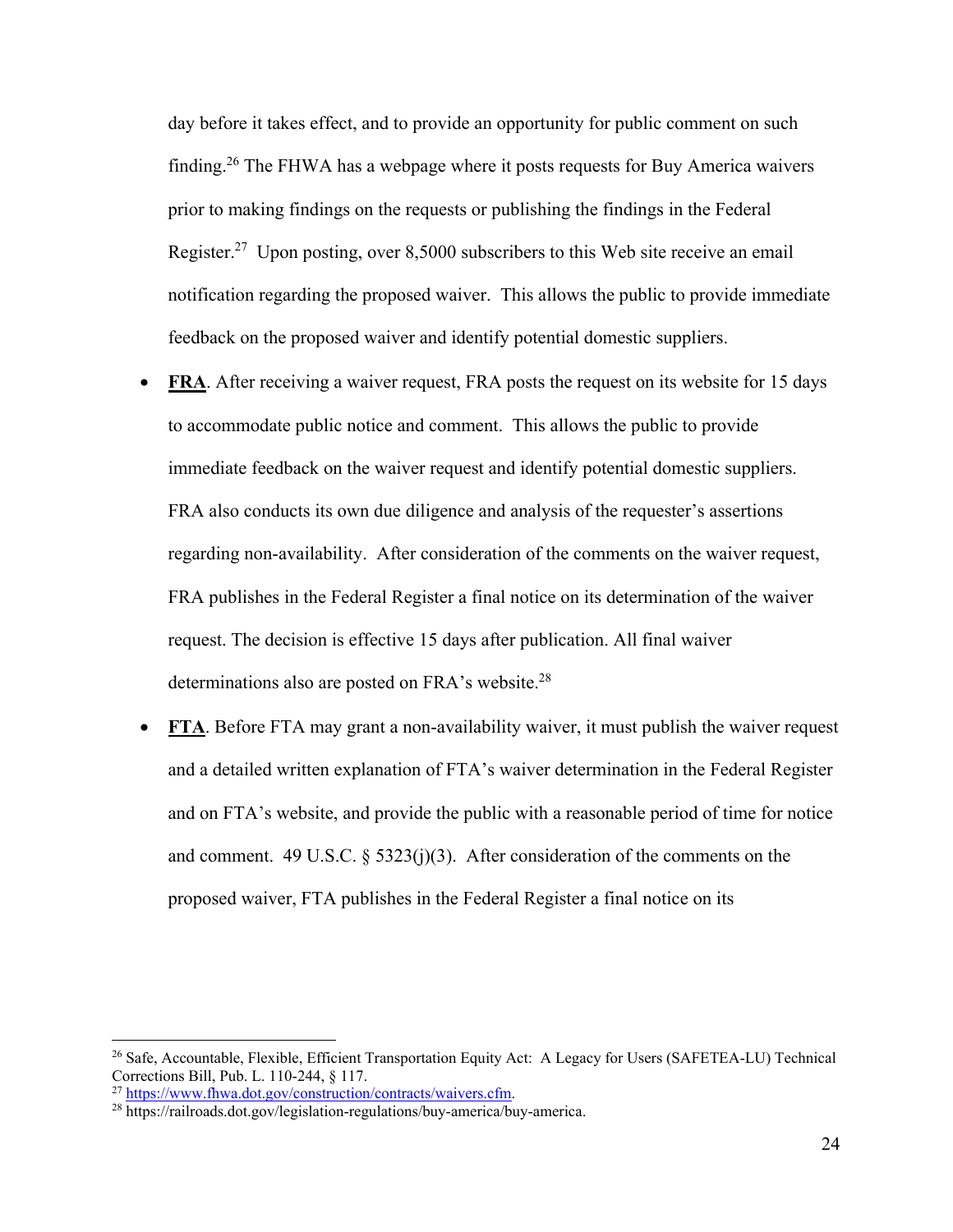determination of the waiver application. All proposed and final waiver determinations also are posted on FTA's website.<sup>29</sup>

 **MARAD**. The Buy America statute for the Small Shipyards Grant program requires that any determinations made by the Maritime Administrator regarding exceptions to the Buy America provisions be published in the Federal Register, but does not set a time period to allow for public comment on those determinations. Because the Buy American Act doesn't include a public notice and comment requirement for public works, MARAD has not published its waivers of those requirements in recent years.

#### **General Applicability Waivers**

Section  $70913(c)(2)$  requires identifying programs "for which a domestic content procurement preference requirement . . . is subject to a waiver of general applicability not limited to the use of specific products for use in a specific project." Most of DOT's financial assistance programs currently have general applicability waivers, as described in greater detail below. One key exception is the Federal Railroad Administration, which has not issued any general applicability waivers under its Buy America statutes.

#### **FAA**

As discussed above, FAA issues both project-specific and nationwide waivers of its Buy American requirements. Nationwide non-availability waivers are issued for specific FAAapproved equipment or products and are limited to five years unless revoked based upon changes in the marketplace, such as the number of manufacturers making the same product within the

<sup>29</sup> https://www.transit.dot.gov/buyamerica.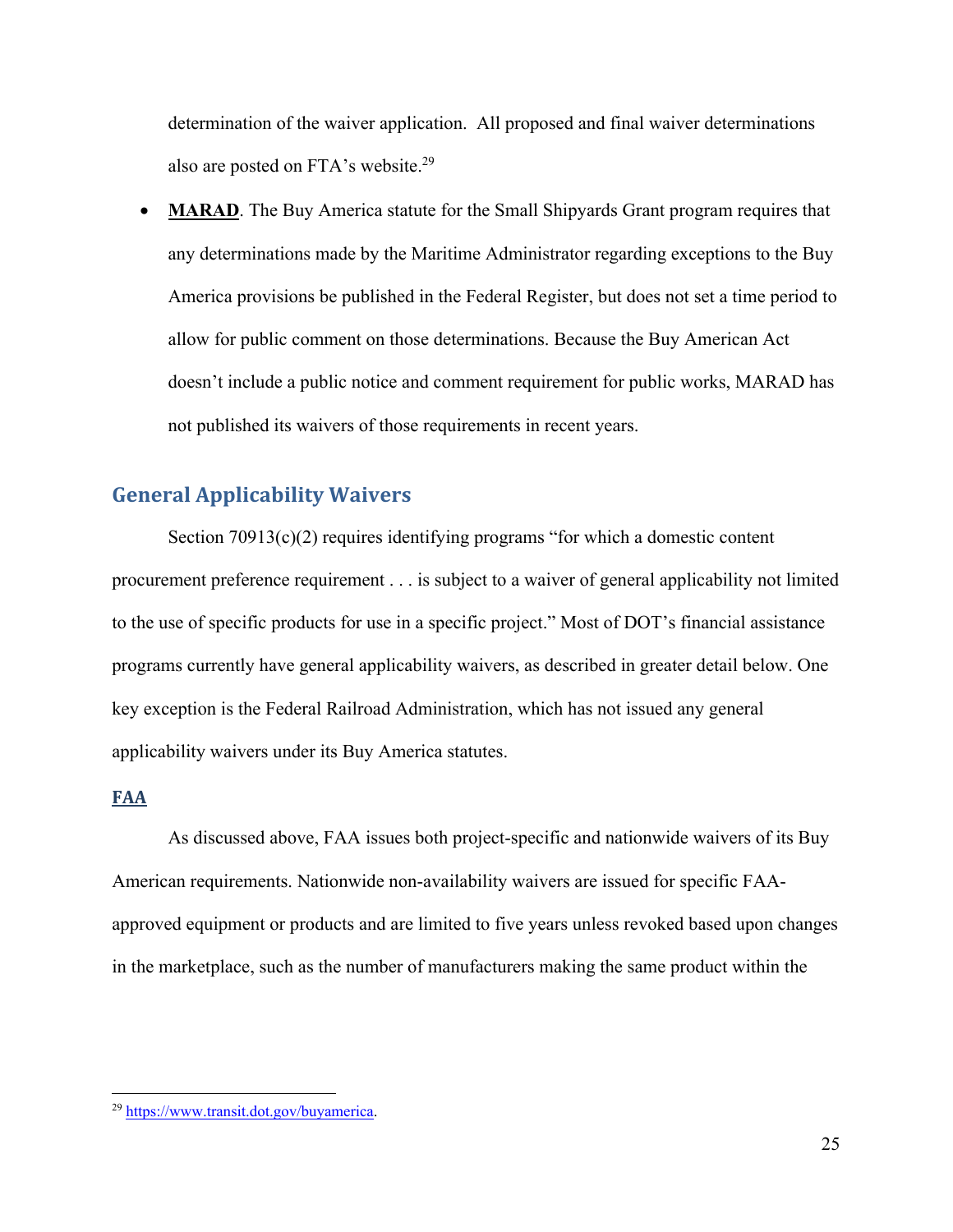United States or policy. FAA currently has four nationwide Type II (nonavailability), and two Type IV waivers in place for specific products.

#### **FHWA**

 FHWA currently has four standing general applicability waivers of its Buy America requirements:

- 1) Nationwide waiver for manufactured products other than steel and iron products. This waiver was instituted in 1983 in conjunction with FHWA's final rule implementing its Buy America requirements.
- 2) Nationwide waiver for ferry boat equipment. In 1994, FHWA issued a nationwide waiver of the Buy America requirements for certain steel products used in the construction of ferry boats. The items included in the waiver are marine diesel engines, electrical switchboards and switchgear, electric motors, pumps, ventilation fans, boilers, electrical controls, and electronic equipment. Other steel and iron products used in the construction of ferry boats that are manufactured domestically are not waived, including steel and stainless-steel plate and shapes, sheet steel and stainless steel, steel and stainless-steel pipe and tubing, and galvanized steel products.
- 3) Nationwide waiver for pig iron and iron ore. In 1995, FHWA published a notice announcing a nationwide waiver of the Buy America requirements for certain components used in the manufacturing process for steel and iron products. The specific components include pig iron and processed, pelletized, and reduced iron ores.
- 4) Areawide waiver for power poles in Guam. In 2012, FHWA published a standing areawide waiver for non-domestic pre-stressed spun concrete transmission and distribution power poles in Guam.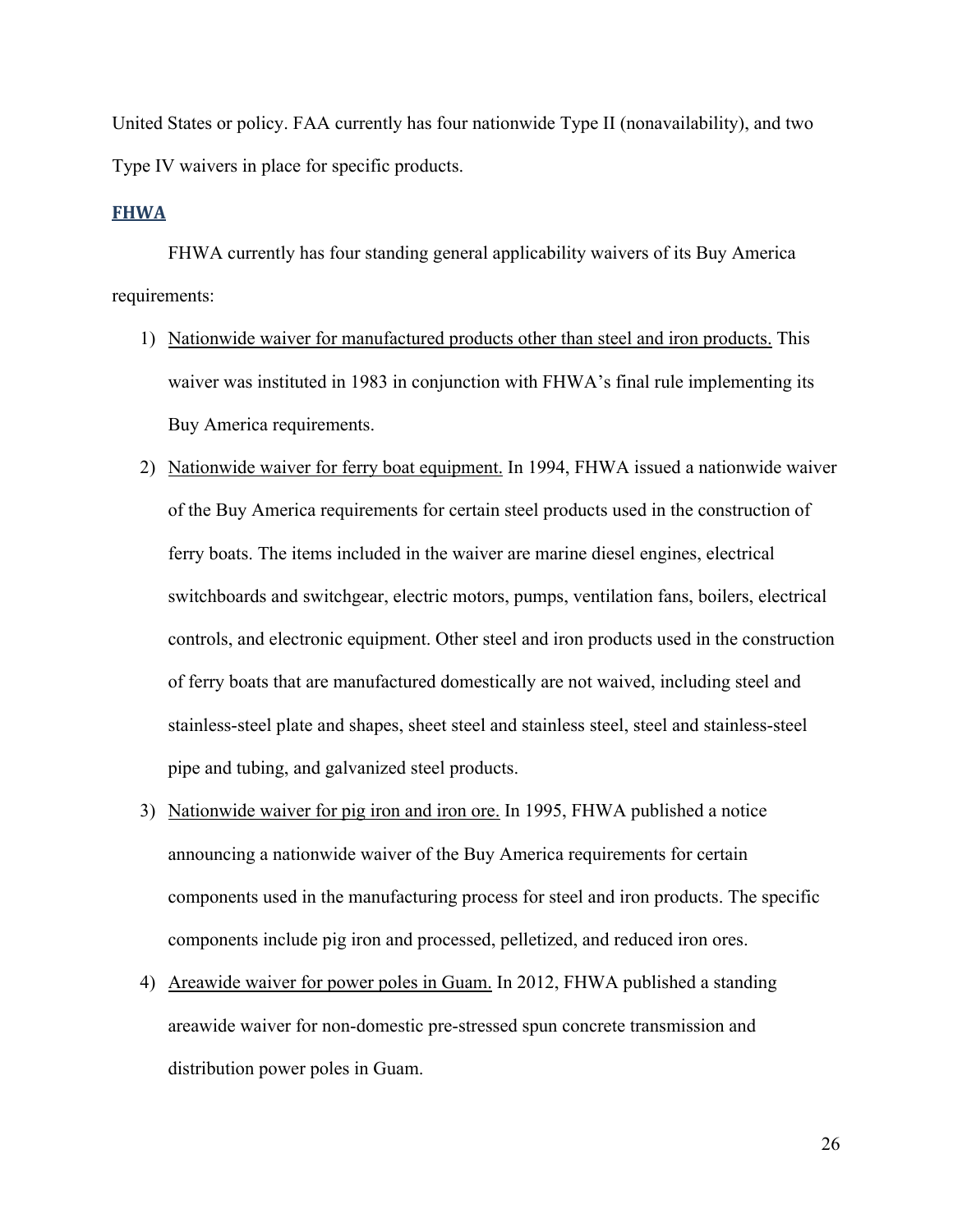FHWA also applies a regulatory minimal use threshold in administering its Buy America requirements. This provision was addressed in the 1983 final rule and was based on the publicinterest waiver allowance in the underlying Buy America statute. This provision allows for a minimal amount of non-domestic steel to be incorporated if "the cost of such materials used does not exceed one-tenth of one percent (0.1 percent) of the total contract cost or \$2,500, whichever is greater. $130$  This provision requires the contracting agency to maintain a running list of nondomestic steel or iron components or subcomponents as a construction project proceeds. The threshold amounts have not been revised since the 1983 final rule.

In 2013, FHWA published a request for comments in the Federal Register<sup>31</sup> seeking comments regarding the continued need, in whole or in part, for the general waiver from Buy America for manufactured products, as well as the waivers for ferry boat equipment and pig iron and the minimal use threshold. Based on the comments received at that time, FHWA did not make any modifications to its standing waivers.

#### **FTA**

There are three general, or nationwide, public interest waivers codified in FTA's Buy America regulation at Appendix A to § 661.7:

- (1) Paragraph (a) applies the Buy American Act waivers published at 48 CFR § 25.104 (which establishes excepted articles, materials, and supplies under the Buy American Act of 1933) to FTA projects.
- (2) Paragraph (b) waives the requirement for microprocessors, computers, microcomputers, or software, or other such devices, which are used solely for the purpose of processing or storing data. The microprocessor waiver was first introduced in 1985 for a one-year

<sup>30</sup> See 23 CFR 635.410(b)(4).

<sup>31 78</sup> FR 41492.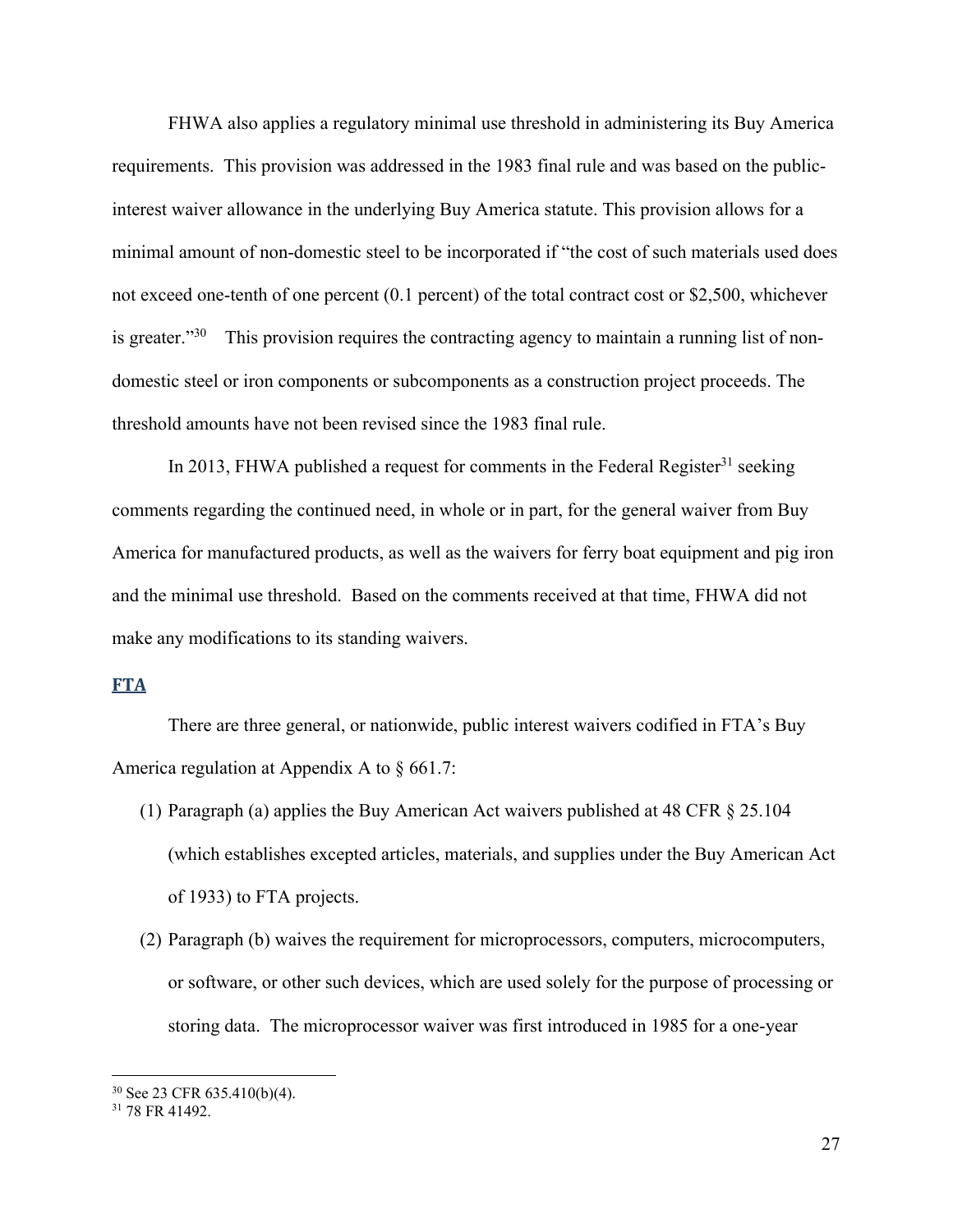period and was made permanent a year later. Later, FTA's microprocessor waiver was further limited in scope to items used solely for the processing and storing of data. The waiver for microprocessors applies only to a device used solely for the purpose of processing or storing data and does not extend to a product containing a microprocessor, computer, or microcomputer, such as a farebox.

(3) Paragraph (c) exempts small purchases of not more than \$150,000 from Buy America requirements. When FTA issued its Final Rule granting a public interest waiver for small purchases in 1995<sup>32</sup> it incorporated by reference the simplified acquisition threshold from the DOT's implementation of the governmentwide Common Grant Rule.<sup>33</sup> Section 3011 of the Fixing America's Surface Transportation (FAST)  $Act^{34}$  effectively severed the relationship of the small purchase waiver to the Common Grant Rule and the Simplified Acquisition Threshold by setting the \$150,000 threshold in statute. Because it is a statutory waiver, FTA cannot eliminate the small purchase waiver or change the dollar threshold used for this waiver.

#### **MARAD**

In applying the Buy American Act requirements to its programs, MARAD also allows for three general exceptions, based on the same exceptions granted in the Federal Acquisition Regulation (FAR) Subpart 25, and include:

(1) Commercially available off the shelf (COTS) items manufactured in the U.S. This exception is based on the same exception allowed for in the FAR subpart 25 as applied to

<sup>32 60</sup> FR 37930

<sup>33</sup> Then at 49 CFR § 18.36(d)

<sup>34</sup> Pub. Law 114-94, December 5, 2015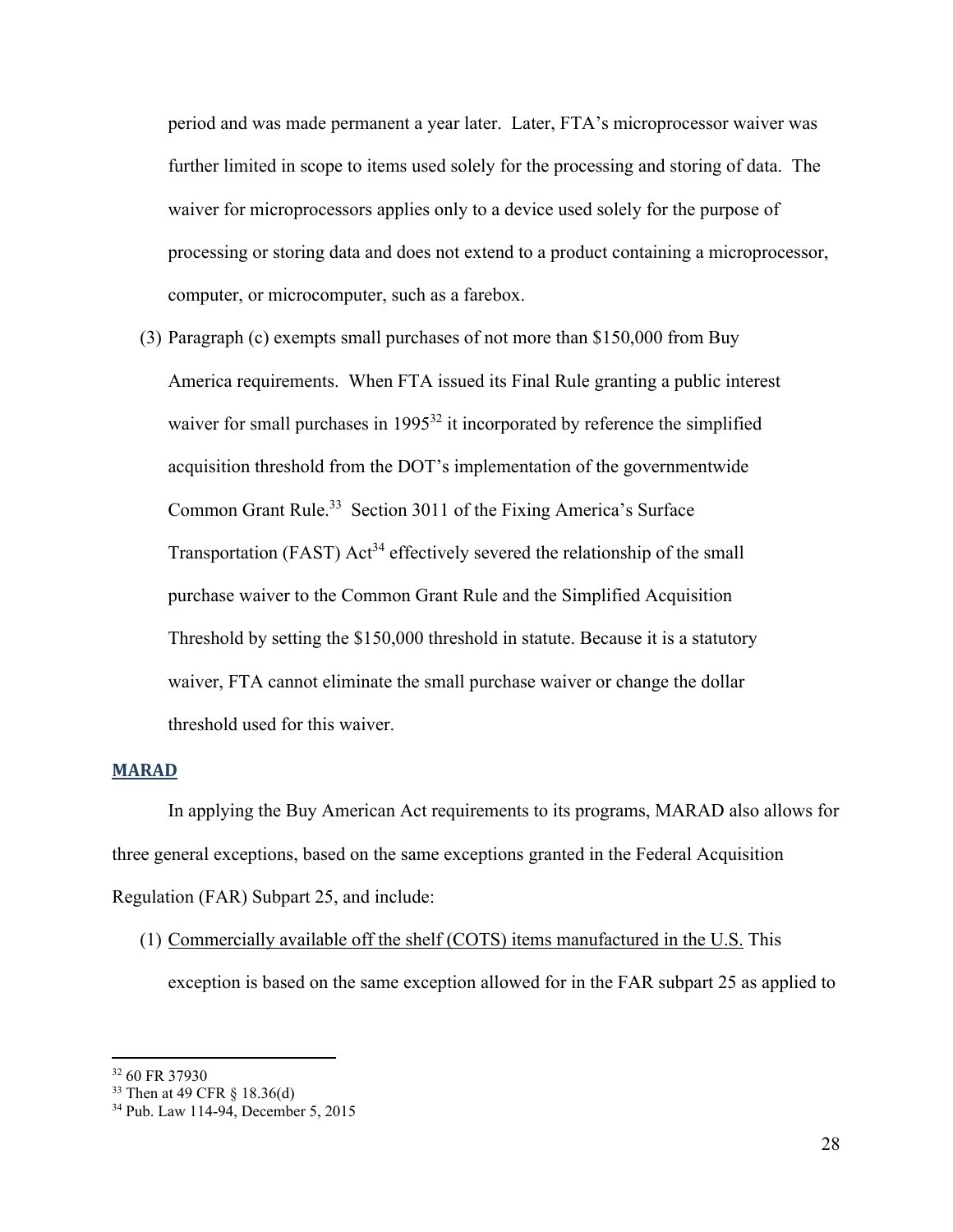Federal procurements, which waives the component test for the acquisition of COTS items as long as an item is manufactured in the US. The FAR Council recently updated these regulations, choosing to keep the longstanding exception for COTS items manufactured in the U.S. except for items made wholly or predominantly of steel and/or iron.

- (2) Information technology that is a commercial item.This exception is based on the same exception in the FAR 25.202, which states that the restriction on purchasing foreign construction material does not apply to the acquisition of information technology that is a commercial item.
- (3) Foreign materials that are listed at 48 C.F.R. 25.104. These materials have been determined to be non-available from U.S. manufacturers, and the list of materials is published in the Federal Register at least once every five years. Suggestions for deletions from the list can be submitted to the Civilian Agency Acquisition Council or Defense Acquisition Regulations Council at any time.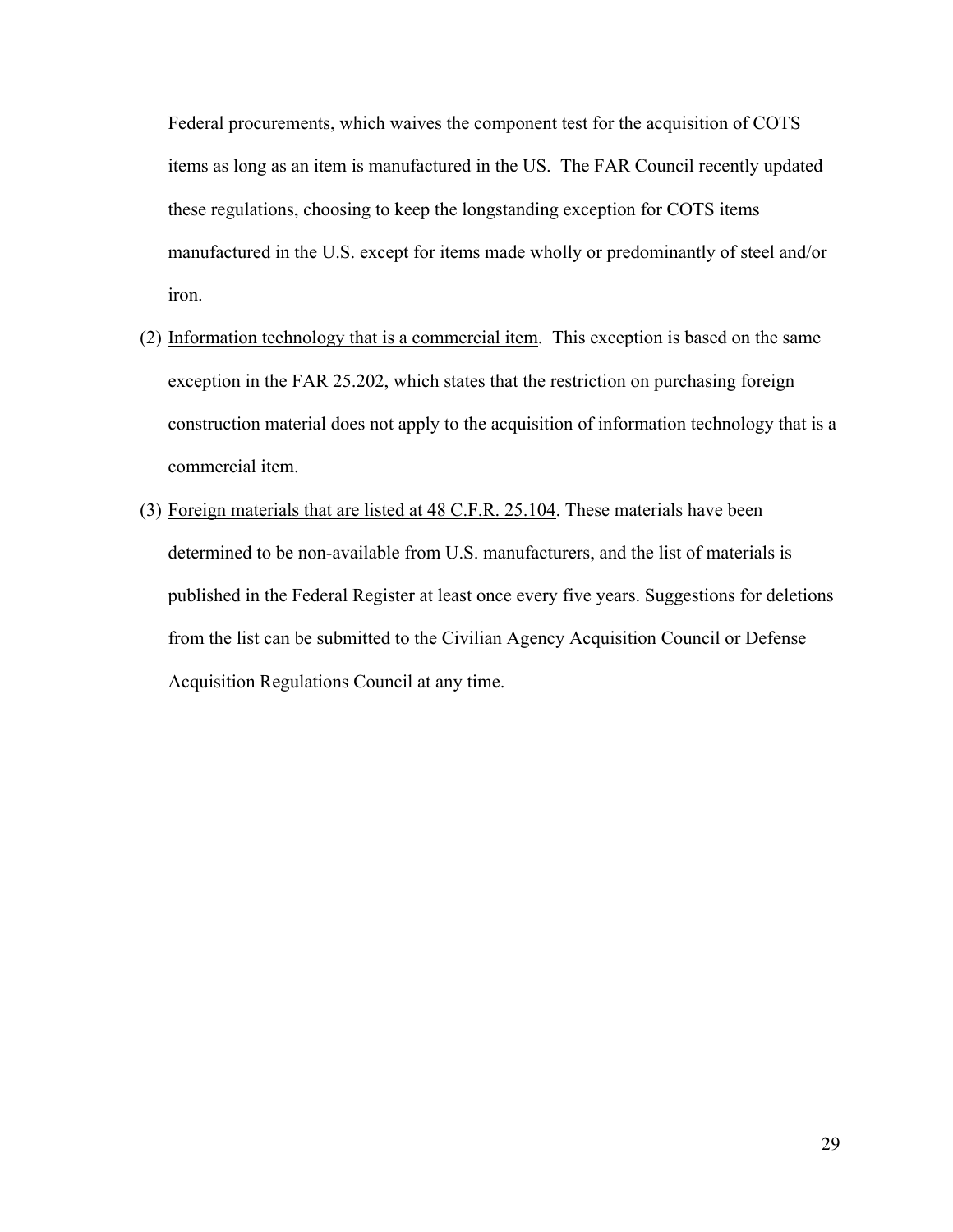# **Appendix A**

## **DOT Financial Assistance Programs for Transportation Infrastructure**

| <b>Agency</b> | <b>Financial Assistance Program</b>                                                            | <b>Types of Infrastructure Projects</b>                                                                                                                                                 | <b>Number of Participants</b> |              |              | <b>Funding Level (\$ millions)</b> |          |          |  |
|---------------|------------------------------------------------------------------------------------------------|-----------------------------------------------------------------------------------------------------------------------------------------------------------------------------------------|-------------------------------|--------------|--------------|------------------------------------|----------|----------|--|
|               | (Assistance Listing Number)                                                                    |                                                                                                                                                                                         | 2019                          | 2020         | 2021         | 2019                               | 2020     | 2021     |  |
| FAA           | Airport Improvement Program<br>(20.136)                                                        | Airports<br>$\bullet$<br><b>Buildings and Real Property</b><br>$\bullet$                                                                                                                | 1183                          | 1248         | 1228         | \$3,583                            | \$4,303  | \$3,543  |  |
| <b>FHWA</b>   | Highway Planning and Construction<br>(20.205)                                                  | Roads, Highways, and Bridges<br>$\bullet$<br><b>Public Transportation</b><br>Ports<br>$\bullet$<br>Freight and Intermodal Facilities<br><b>Buildings and Real Property</b><br>$\bullet$ | 51                            | 51           | 51           | \$42,359                           | \$43,336 | \$43,337 |  |
| <b>FHWA</b>   | Recreational Trails Program (20.219)                                                           | Roads, Highways, and Bridges<br>$\bullet$                                                                                                                                               | 50                            | 50           | 49           | \$83                               | \$83     | \$82     |  |
| <b>OST</b>    | <b>Transportation Infrastructure Finance</b><br>and Innovation Act (TIFIA) Program<br>(20.223) | Roads, Highways, and Bridges<br><b>Public Transportation</b><br>Ports<br>$\bullet$<br>Freight and Intermodal Facilities<br><b>Buildings and Real Property</b><br>$\bullet$              | 4                             | 6            | 11           | \$1,535                            | \$2,263  | \$8,960  |  |
| <b>FHWA</b>   | Federal Lands Access Program (20.224)                                                          | Roads, Highways, and Bridges<br>$\bullet$                                                                                                                                               | 52                            | 52           | 52           | \$227                              | \$232    | \$231    |  |
| <b>OST</b>    | Railroad Rehabilitation and<br><b>Improvement Financing Program</b><br>(20.316)                | • Intercity Passenger and Freight<br>Railroads                                                                                                                                          | $\overline{2}$                | $\mathbf{1}$ | $\mathbf{1}$ | \$914                              | \$851    | \$908    |  |
| FRA           | National Railroad Passenger<br>Corporation Grants (20.315)                                     | <b>Intercity Passenger Railroads</b><br>$\bullet$                                                                                                                                       | $\mathbf{1}$                  | $\mathbf{1}$ | $\mathbf{1}$ | \$1,925                            | \$3,001  | \$4,679  |  |
| <b>FRA</b>    | <b>Maglev Project Selection Program</b><br>(20.318)                                            | <b>Intercity Passenger Railroads</b><br>$\bullet$                                                                                                                                       | $\mathbf{1}$                  | $\mathbf{1}$ | TBD          | \$24                               | \$2      | TBD      |  |
| <b>FRA</b>    | Consolidated Rail Infrastructure and<br>Safety Improvements (20.325)                           | <b>Intercity Passenger and Freight</b><br>Railroads                                                                                                                                     | 30                            | 44           | TBD          | \$241                              | \$318    | TBD      |  |
| <b>FRA</b>    | Federal-State Partnership for State of<br>Good Repair (20.326)                                 | • Intercity Passenger Railroads                                                                                                                                                         | 12                            | 11           | TBD          | \$300                              | \$291    | TBD      |  |
| <b>FTA</b>    | Federal Transit Capital Investment<br>Grants (20.500)                                          | <b>Public Transportation</b><br><b>Buildings and Real Property</b><br>$\bullet$                                                                                                         | 26                            | 17           | 32           | \$254                              | \$1,958  | \$1,994  |  |
| <b>FTA</b>    | Federal Transit Formula Grants<br>(20.507)                                                     | <b>Public Transportation</b><br>$\bullet$<br><b>Buildings and Real Property</b><br>$\bullet$                                                                                            | 472                           | 611          | 483          | \$6,720                            | \$29,603 | \$45,505 |  |
| <b>FTA</b>    | Formula Grants for Rural Areas and<br>Tribal Transit Program (20.509)                          | <b>Public Transportation</b><br><b>Buildings and Real Property</b><br>$\bullet$                                                                                                         | 131                           | 159          | 138          | \$769                              | \$2,995  | \$1,850  |  |